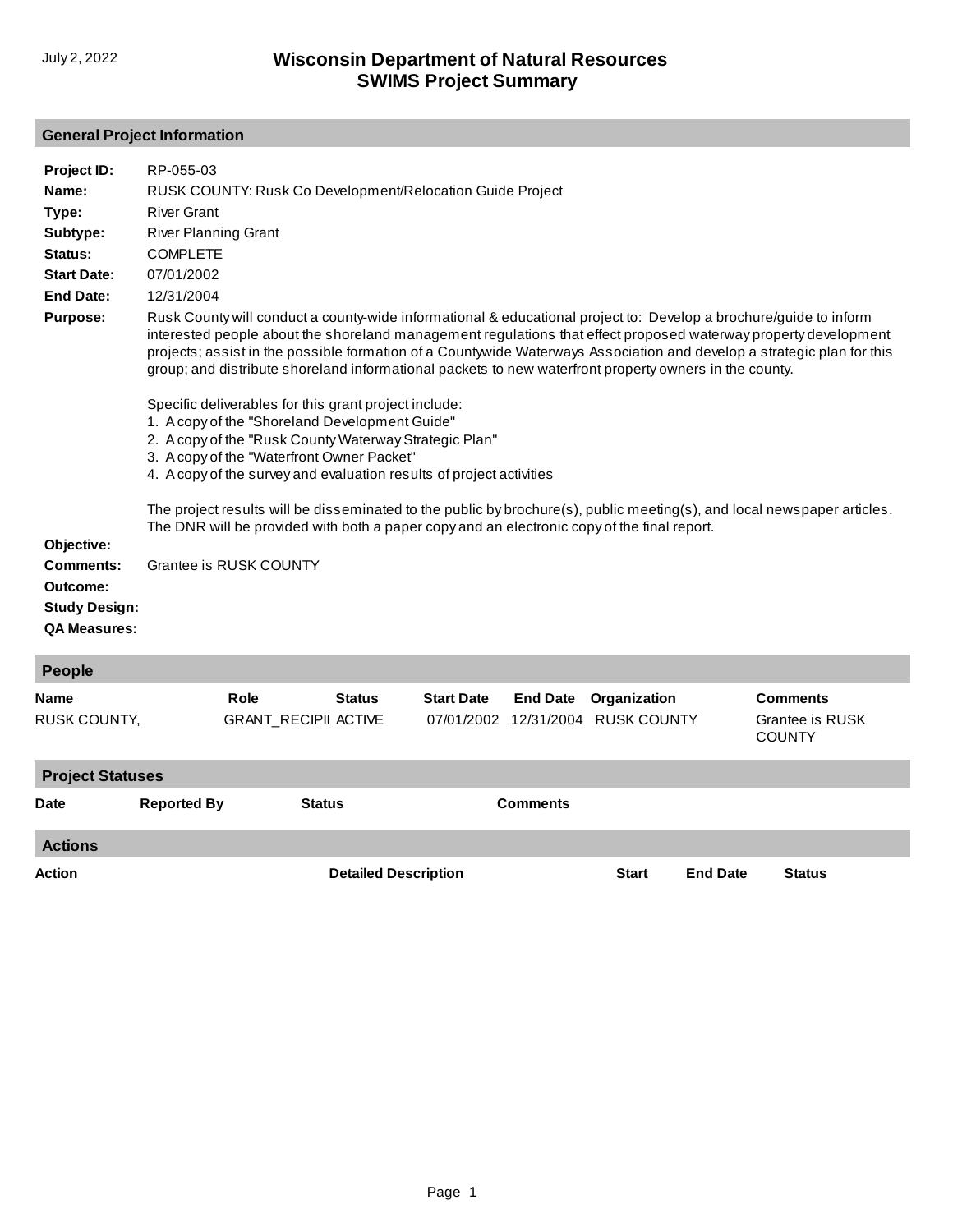| Action                                  | <b>Detailed Description</b>                                                                                                                                                                                                                                                                                                                                                                                                                                                                                                                                                                                                                                                                                                                                                                                                                                                                                                     | Start      | <b>End Date</b> | <b>Status</b>   |
|-----------------------------------------|---------------------------------------------------------------------------------------------------------------------------------------------------------------------------------------------------------------------------------------------------------------------------------------------------------------------------------------------------------------------------------------------------------------------------------------------------------------------------------------------------------------------------------------------------------------------------------------------------------------------------------------------------------------------------------------------------------------------------------------------------------------------------------------------------------------------------------------------------------------------------------------------------------------------------------|------------|-----------------|-----------------|
| Develop/Distribute Brochures/Literature | Rusk County will conduct a county-wide<br>informational & educational project to:<br>Develop a brochure/guide to inform<br>interested people about the shoreland<br>management regulations that effect<br>proposed waterway property development<br>projects; assist in the possible formation<br>of a Countywide Waterways Association<br>and develop a strategic plan for this group;<br>and distribute shoreland informational<br>packets to new waterfront property owners<br>in the county. Specific deliverables for this<br>grant project include: 1. A copy of the<br>"Shoreland Development Guide" 2. A copy<br>of the "Rusk County Waterway Strategic<br>Plan" 3. A copy of the "Waterfront Owner<br>Packet" 4. A copy of the survey and<br>evaluation results of project activities The<br>project results will be disseminated to the<br>public by brochure(s), public meeting(s),<br>and local newspaper articles. | 07/01/2002 | 12/31/2004      | <b>COMPLETE</b> |
| Information and Education               | Rusk County will conduct a county-wide<br>informational & educational project to:<br>Develop a brochure/guide to inform<br>interested people about the shoreland<br>management regulations that effect<br>proposed waterway property development<br>projects; assist in the possible formation<br>of a Countywide Waterways Association<br>and develop a strategic plan for this group;<br>and distribute shoreland informational<br>packets to new waterfront property owners<br>in the county. Specific deliverables for this<br>grant project include: 1. A copy of the<br>"Shoreland Development Guide" 2. A copy<br>of the "Rusk County Waterway Strategic<br>Plan" 3. A copy of the "Waterfront Owner<br>Packet" 4. A copy of the survey and<br>evaluation results of project activities The<br>project results will be disseminated to the<br>public by brochure(s), public meeting(s),<br>and local newspaper articles. | 07/01/2002 | 12/31/2004      | <b>COMPLETE</b> |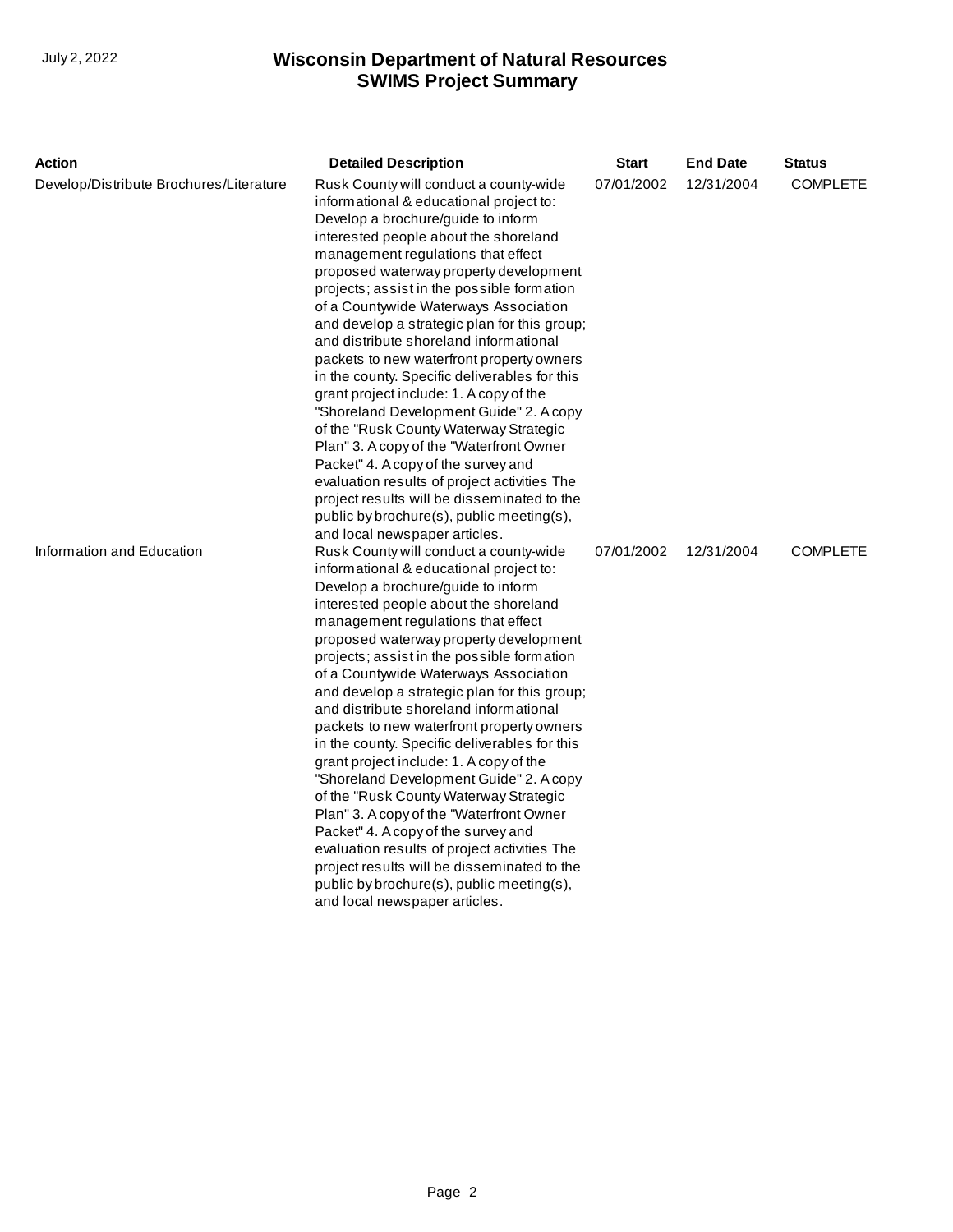| <b>Action</b>                | <b>Detailed Description</b>                                                                                                                                                                                                                                                                                                                                                                                                                                                                                                                                                                                                                                                                                                                                                                                                                                                                                                      | Start      | <b>End Date</b> | <b>Status</b>   |
|------------------------------|----------------------------------------------------------------------------------------------------------------------------------------------------------------------------------------------------------------------------------------------------------------------------------------------------------------------------------------------------------------------------------------------------------------------------------------------------------------------------------------------------------------------------------------------------------------------------------------------------------------------------------------------------------------------------------------------------------------------------------------------------------------------------------------------------------------------------------------------------------------------------------------------------------------------------------|------------|-----------------|-----------------|
| <b>Rivers Planning Grant</b> | Rusk County will conduct a county-wide<br>informational & educational project to:<br>Develop a brochure/guide to inform<br>interested people about the shoreland<br>management regulations that effect<br>proposed waterway property development<br>projects; assist in the possible formation<br>of a Countywide Waterways Association<br>and develop a strategic plan for this group;<br>and distribute shoreland informational<br>packets to new waterfront property owners<br>in the county. Specific deliverables for this<br>grant project include: 1. A copy of the<br>"Shoreland Development Guide" 2. A copy<br>of the "Rusk County Waterway Strategic<br>Plan" 3. A copy of the "Waterfront Owner<br>Packet" 4. A copy of the survey and<br>evaluation results of project activities The<br>project results will be disseminated to the<br>public by brochure(s), public meeting(s),<br>and local newspaper articles.  | 07/01/2002 | 12/31/2004      | <b>COMPLETE</b> |
| <b>Grant Awarded</b>         | Rusk County will conduct a county-wide<br>informational & educational project to:<br>Develop a brochure/guide to inform<br>interested people about the shoreland<br>management regulations that effect<br>proposed waterway property development<br>projects; assist in the possible formation<br>of a Countywide Waterways Association<br>and develop a strategic plan for this group;<br>and distribute shoreland informational<br>packets to new waterfront property owners<br>in the county. Specific deliverables for this<br>grant project include: 1. A copy of the<br>"Shoreland Development Guide" 2. A copy<br>of the "Rusk County Waterway Strategic<br>Plan" 3. A copy of the "Waterfront Owner"<br>Packet" 4. A copy of the survey and<br>evaluation results of project activities The<br>project results will be disseminated to the<br>public by brochure(s), public meeting(s),<br>and local newspaper articles. | 07/01/2002 | 12/31/2004      | <b>COMPLETE</b> |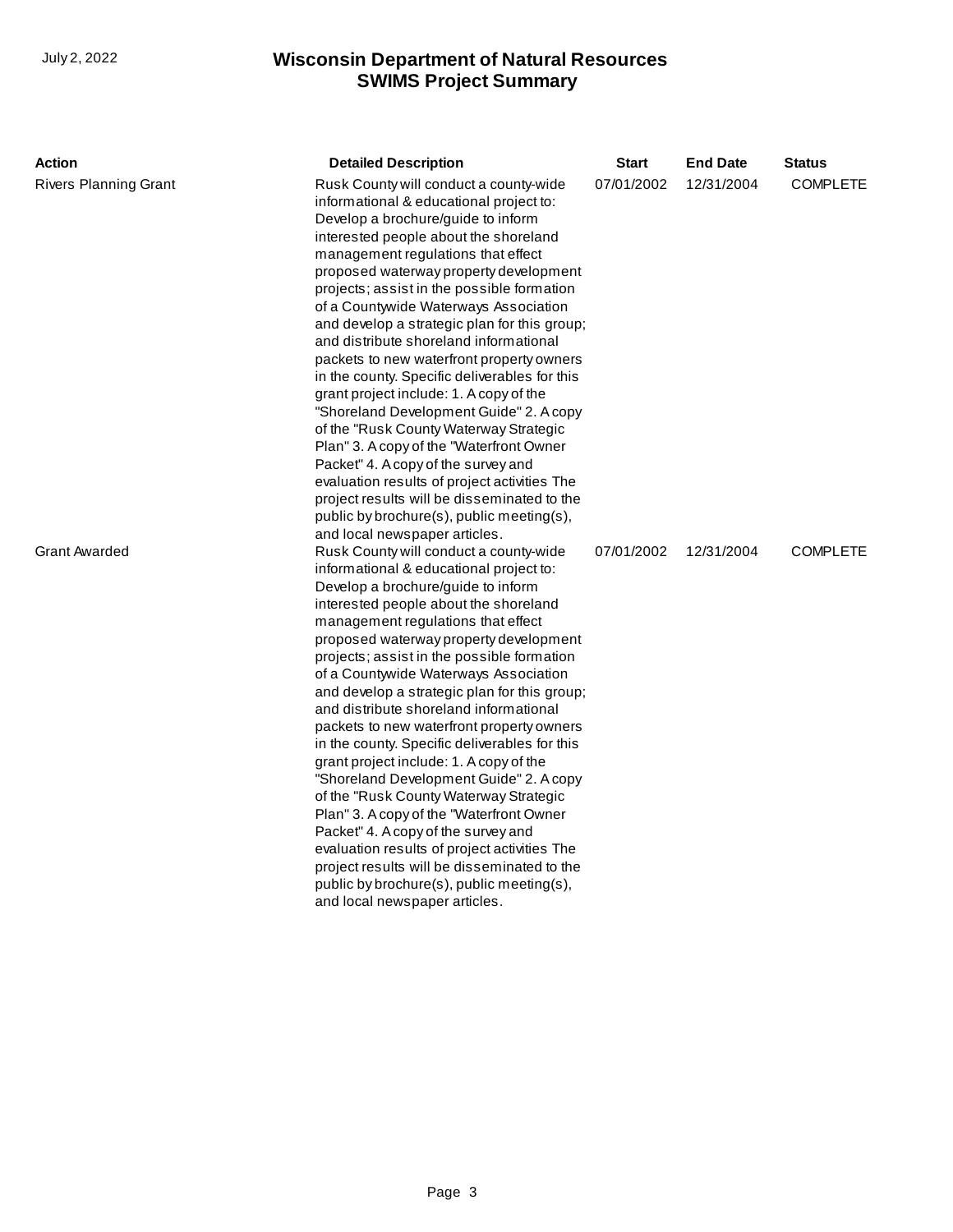| Action                                  |                                                                                                                                                                                                              | <b>Detailed Description</b>                                                                                                                                                                                                                                                                                                                                                                                                                                                                                                                                                                                                                                                                                                                                                                                                                                                                    |            | <b>Start</b> | <b>End Date</b> | <b>Status</b> |
|-----------------------------------------|--------------------------------------------------------------------------------------------------------------------------------------------------------------------------------------------------------------|------------------------------------------------------------------------------------------------------------------------------------------------------------------------------------------------------------------------------------------------------------------------------------------------------------------------------------------------------------------------------------------------------------------------------------------------------------------------------------------------------------------------------------------------------------------------------------------------------------------------------------------------------------------------------------------------------------------------------------------------------------------------------------------------------------------------------------------------------------------------------------------------|------------|--------------|-----------------|---------------|
| Develop/Distribute Brochures/Literature |                                                                                                                                                                                                              | Rusk County will conduct a county-wide<br>informational & educational project to:<br>Develop a brochure/guide to inform<br>interested people about the shoreland<br>management regulations that effect<br>proposed waterway property development<br>projects; assist in the possible formation<br>of a Countywide Waterways Association<br>and develop a strategic plan for this group;<br>and distribute shoreland informational<br>packets to new waterfront property owners<br>in the county. Specific deliverables for this<br>grant project include: 1. A copy of the<br>"Shoreland Development Guide" 2. A copy<br>of the "Rusk County Waterway Strategic<br>Plan" 3. A copy of the "Waterfront Owner<br>Packet" 4. A copy of the survey and<br>evaluation results of project activities The<br>project results will be disseminated to the<br>public by brochure(s), public meeting(s), | 07/01/2002 | 12/31/2004   | <b>COMPLETE</b> |               |
|                                         |                                                                                                                                                                                                              | and local newspaper articles.                                                                                                                                                                                                                                                                                                                                                                                                                                                                                                                                                                                                                                                                                                                                                                                                                                                                  |            |              |                 |               |
| Details:                                | <b>Parameter</b>                                                                                                                                                                                             | <b>Value/Amount</b>                                                                                                                                                                                                                                                                                                                                                                                                                                                                                                                                                                                                                                                                                                                                                                                                                                                                            | Units      |              | <b>Comments</b> |               |
|                                         | <b>BMP</b> Implementation                                                                                                                                                                                    |                                                                                                                                                                                                                                                                                                                                                                                                                                                                                                                                                                                                                                                                                                                                                                                                                                                                                                |            |              |                 |               |
|                                         | I & E Activities                                                                                                                                                                                             |                                                                                                                                                                                                                                                                                                                                                                                                                                                                                                                                                                                                                                                                                                                                                                                                                                                                                                |            |              |                 |               |
|                                         | <b>PCBs</b>                                                                                                                                                                                                  |                                                                                                                                                                                                                                                                                                                                                                                                                                                                                                                                                                                                                                                                                                                                                                                                                                                                                                |            |              |                 |               |
|                                         | <b>Permit Modification</b>                                                                                                                                                                                   |                                                                                                                                                                                                                                                                                                                                                                                                                                                                                                                                                                                                                                                                                                                                                                                                                                                                                                |            |              |                 |               |
|                                         | Products Developed:<br>Stormwater Plan<br>Protective Areas: Feet of bank<br>protected<br>Protective Areas: Feet of bank<br>protected<br>Protective Areas: Feet of bank<br>protected<br><b>Report Writeup</b> |                                                                                                                                                                                                                                                                                                                                                                                                                                                                                                                                                                                                                                                                                                                                                                                                                                                                                                |            |              |                 |               |
|                                         | Stormwater Goals Addressed:                                                                                                                                                                                  |                                                                                                                                                                                                                                                                                                                                                                                                                                                                                                                                                                                                                                                                                                                                                                                                                                                                                                |            |              |                 |               |
|                                         | Protective areas<br>Stormwater Goals Addressed:                                                                                                                                                              |                                                                                                                                                                                                                                                                                                                                                                                                                                                                                                                                                                                                                                                                                                                                                                                                                                                                                                |            |              |                 |               |
|                                         | Reduce TSS<br>Streambank & Shoreline<br>Protection: Pollutant load<br>reduction                                                                                                                              |                                                                                                                                                                                                                                                                                                                                                                                                                                                                                                                                                                                                                                                                                                                                                                                                                                                                                                |            |              |                 |               |
|                                         | Streambank & Shoreline<br><b>Protection: Units</b><br>Streambank & Shoreline<br>Protection: Pollutant load                                                                                                   |                                                                                                                                                                                                                                                                                                                                                                                                                                                                                                                                                                                                                                                                                                                                                                                                                                                                                                |            |              |                 |               |
|                                         | reduction<br>Streambank & Shoreline                                                                                                                                                                          |                                                                                                                                                                                                                                                                                                                                                                                                                                                                                                                                                                                                                                                                                                                                                                                                                                                                                                |            |              |                 |               |
|                                         | <b>Protection: Units</b><br>Streambanks: Feet of bank<br>protected                                                                                                                                           |                                                                                                                                                                                                                                                                                                                                                                                                                                                                                                                                                                                                                                                                                                                                                                                                                                                                                                |            |              |                 |               |
|                                         | Streambanks: Feet of bank<br>protected                                                                                                                                                                       |                                                                                                                                                                                                                                                                                                                                                                                                                                                                                                                                                                                                                                                                                                                                                                                                                                                                                                |            |              |                 |               |
|                                         | Streambanks: Feet of bank<br>protected                                                                                                                                                                       |                                                                                                                                                                                                                                                                                                                                                                                                                                                                                                                                                                                                                                                                                                                                                                                                                                                                                                |            |              |                 |               |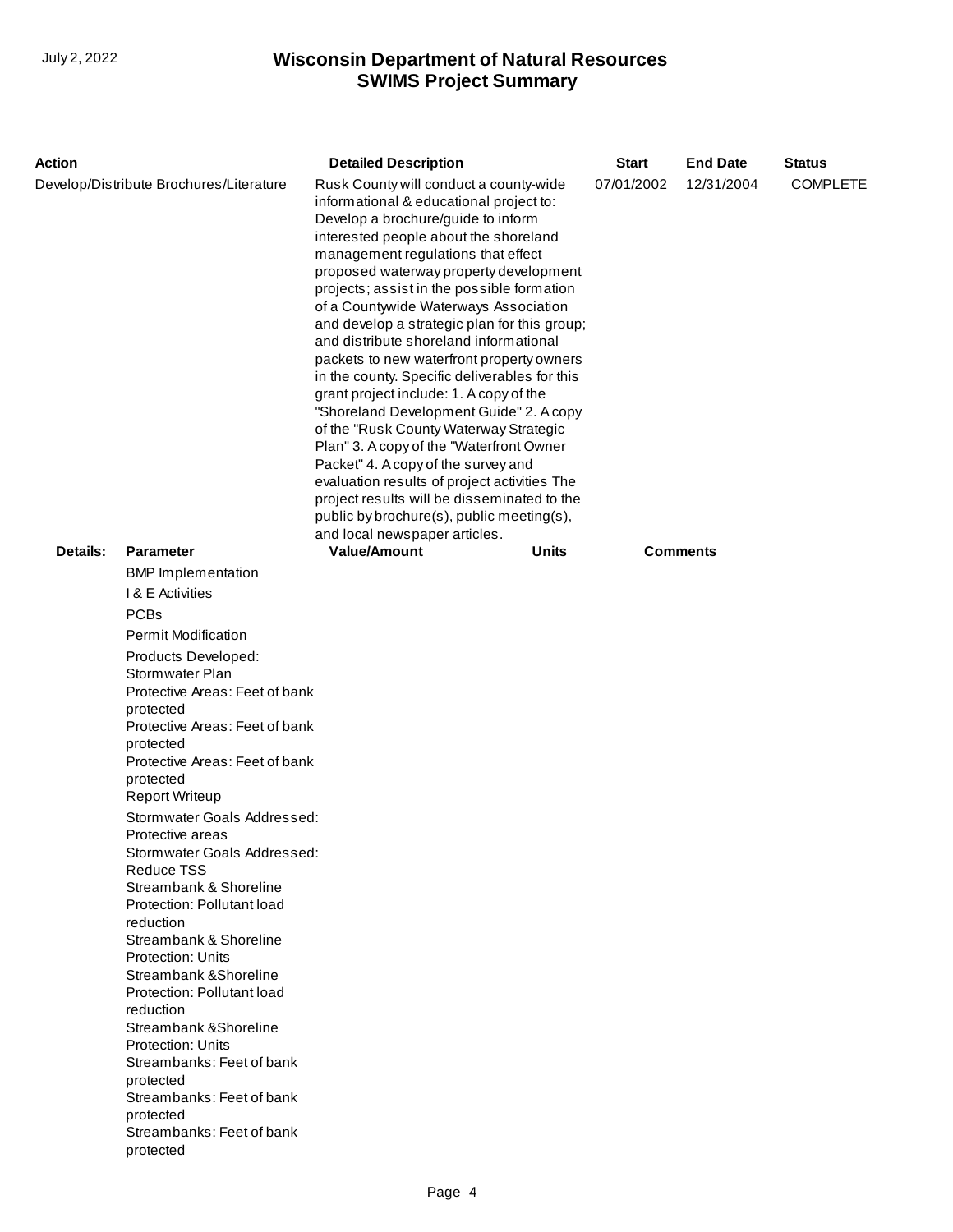| <b>Action</b>              |                               | <b>Detailed Description</b>                                                                                                                                                                                                                                                                                                                                                                                                                                                                                                                                                                                                                                                                                                                                                                                                                                                                                                    |              | <b>Start</b> | <b>End Date</b> | <b>Status</b>   |
|----------------------------|-------------------------------|--------------------------------------------------------------------------------------------------------------------------------------------------------------------------------------------------------------------------------------------------------------------------------------------------------------------------------------------------------------------------------------------------------------------------------------------------------------------------------------------------------------------------------------------------------------------------------------------------------------------------------------------------------------------------------------------------------------------------------------------------------------------------------------------------------------------------------------------------------------------------------------------------------------------------------|--------------|--------------|-----------------|-----------------|
| Details:                   | <b>Parameter</b>              | <b>Value/Amount</b>                                                                                                                                                                                                                                                                                                                                                                                                                                                                                                                                                                                                                                                                                                                                                                                                                                                                                                            | <b>Units</b> |              | <b>Comments</b> |                 |
|                            | <b>Total Nitrogen</b>         |                                                                                                                                                                                                                                                                                                                                                                                                                                                                                                                                                                                                                                                                                                                                                                                                                                                                                                                                |              |              |                 |                 |
|                            | <b>Total Phosphorus</b>       |                                                                                                                                                                                                                                                                                                                                                                                                                                                                                                                                                                                                                                                                                                                                                                                                                                                                                                                                |              |              |                 |                 |
|                            | <b>Total Suspended Solids</b> |                                                                                                                                                                                                                                                                                                                                                                                                                                                                                                                                                                                                                                                                                                                                                                                                                                                                                                                                |              |              |                 |                 |
|                            | Watershed Outreach, Planning  |                                                                                                                                                                                                                                                                                                                                                                                                                                                                                                                                                                                                                                                                                                                                                                                                                                                                                                                                |              |              |                 |                 |
| <b>Project Deliverable</b> |                               | Rusk County will conduct a county-wide<br>informational & educational project to:<br>Develop a brochure/guide to inform<br>interested people about the shoreland<br>management regulations that effect<br>proposed waterway property development<br>projects; assist in the possible formation<br>of a Countwide Waterways Association<br>and develop a strategic plan for this group;<br>and distribute shoreland informational<br>packets to new waterfront property owners<br>in the county. Specific deliverables for this<br>grant project include: 1. A copy of the<br>"Shoreland Development Guide" 2. A copy<br>of the "Rusk County Waterway Strategic<br>Plan" 3. A copy of the "Waterfront Owner<br>Packet" 4. A copy of the survey and<br>evaluation results of project activities The<br>project results will be disseminated to the<br>public by brochure(s), public meeting(s),<br>and local newspaper articles. |              | 07/01/2002   | 12/31/2004      | <b>COMPLETE</b> |

#### **Monitoring Stations**

| <b>Station ID</b>       | <b>Name</b>    |                        | <b>Comments</b>        |
|-------------------------|----------------|------------------------|------------------------|
| <b>Assessment Units</b> |                |                        |                        |
| <b>WBIC</b>             | <b>Segment</b> | <b>Local Name</b>      | <b>Official Name</b>   |
| 1832300                 |                | Atwood Lake            | Atwood Lake            |
| 1833000                 |                | <b>Bass Lake</b>       | <b>Bass Lake</b>       |
| 1833800                 |                | Bear Lake              | <b>Bear Lake</b>       |
| 1834200                 |                | <b>Beauty Lake</b>     | <b>Beauty Lake</b>     |
| 1836500                 |                | <b>Bollman Lake</b>    | <b>Bollman Lake</b>    |
| 1836700                 |                | Boot Lake              | Boot Lake              |
| 1837400                 |                | <b>Brush Lake</b>      | <b>Brush Lake</b>      |
| 1837800                 |                | <b>Bull Moose Lake</b> | <b>Bull Moose Lake</b> |
| 1838400                 |                | Cadotte Lake           | Cadotte Lake           |
| 1838500                 |                | Caley Lake             | Caley Lake             |
| 1838900                 |                | Camp Lake              | Camp Lake              |
| 1841800                 |                | Coon Lake              | Coon Lake              |
| 1841900                 |                | Corbett Lake           | Corbett Lake           |
| 1843600                 |                | Dead Goose Lake        | Dead Goose Lake        |
| 1844800                 |                | Dickey Lake            | Dickey Lake            |
| 1849100                 |                | <b>Fish Lake</b>       | <b>Fish Lake</b>       |
| 1849900                 |                | Galky Lake             | Galky Lake             |
| 1853900                 |                | Hogskin Lake           | Hogskin Lake           |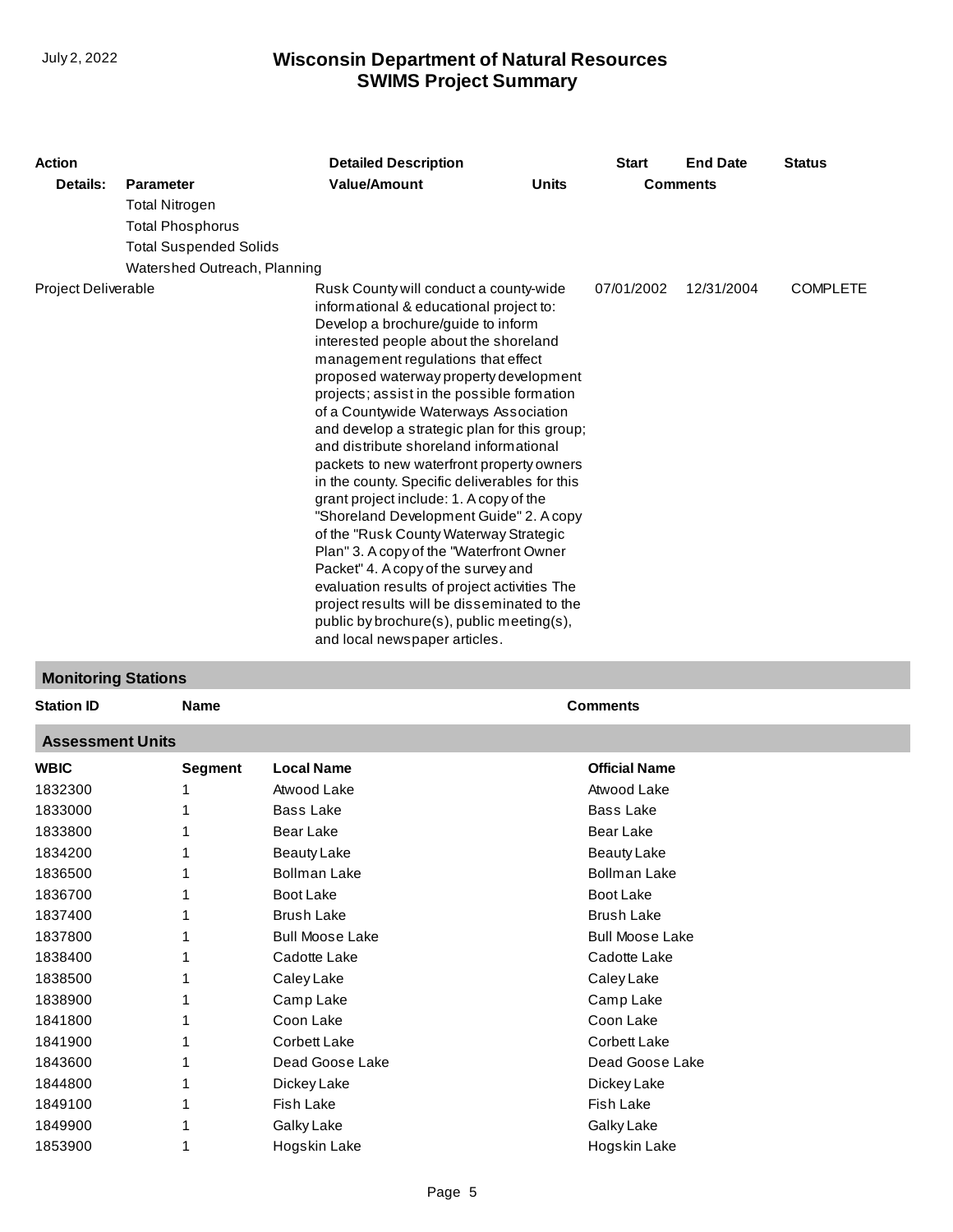| WBIC    | Segment        | <b>Local Name</b>             | <b>Official Name</b> |
|---------|----------------|-------------------------------|----------------------|
| 1854500 | 1              | Horsehoe Lake                 | Horseshoe Lake       |
| 1855300 | 1              | Hungry Lake                   | Hungry Lake          |
| 1858400 | 1              | Koehler Lake                  | Koehler Lake         |
| 1860700 | 1              | Little Bear Lake              | Little Bear Lake     |
| 1860900 | 1              | Little Bowker Lake (Perdziak) | Little Bowker Lake   |
| 1863900 | 1              | Lost Mans Lake                | Lost Mans Lake       |
| 1864400 | 1              | Macdonald Lake                | MacDonald Lake       |
| 1868700 | 1              | Muskrat Lake                  | Muskrat Lake         |
| 1869100 | 2              | Cummings Lake (North)         | North Cummings Lake  |
| 1871000 | 1              | North Lake                    | North Lake           |
| 1872200 | 1              | Park Lake                     | Park Lake            |
| 1874700 | 1              | Pine Lake                     | Pine Lake            |
| 1875900 | 1              | Pulaski Lake                  | Pulaski Lake         |
| 1877400 | 1              | Rock Lake                     | Rock Lake            |
| 1878200 | 1              | Round Lake                    | Round Lake           |
| 1878800 | 1              | <b>Rusk Lake</b>              | <b>Rusk Lake</b>     |
| 1879000 | 1              | South Cummings Lake           | South Cummings Lake  |
| 1883500 | $\overline{2}$ | Star Lake                     | Star Lake            |
| 1884300 | 1              | <b>Styles Lake</b>            | <b>Styles Lake</b>   |
| 1884500 | 1              | Sunfish Lake                  | Sunfish Lake         |
| 1885700 | 1              | Three Lakes No. 1             | <b>Three Lakes</b>   |
| 1885800 | 1              | Three Lakes #2                | <b>Three Lakes</b>   |
| 1885900 | 1              | <b>Three Lakes</b>            | <b>Three Lakes</b>   |
| 1887300 | 1              | Two Bear Lake                 | Two Bear Lake        |
| 1914200 | 1              | Local Water                   | Unnamed              |
| 1919100 | 1              | Un Lake                       | Unnamed              |
| 1919200 | 1              | Un Lake                       | Unnamed              |
| 1919300 | 1              | Un Lake                       | Unnamed              |
| 1919400 | 1              | Un Lake                       | Unnamed              |
| 1919500 | 1              | Un Lake                       | Unnamed              |
| 1919600 | 1              | Un Lake                       | Unnamed              |
| 1919700 | 1              | Un Lake                       | Unnamed              |
| 1919800 | 1              | Un Lake                       | Unnamed              |
| 1919900 |                | Un Lake                       | Unnamed              |
| 1920000 |                | Un Lake                       | Unnamed              |
| 1920100 | 1              | Un Lake                       | Unnamed              |
| 1920200 | 1              | Un Lake                       | Unnamed              |
| 1920300 | 1              | Un Lake                       | Unnamed              |
| 1920400 | 1              | Un Lake                       | Unnamed              |
| 1920450 | 1              | Un Lake                       | Unnamed              |
| 1920475 | 1              | Un Lake                       | Unnamed              |
| 1920500 |                | Un Lake                       | Unnamed              |
| 1920600 |                | Un Lake                       | Unnamed              |
| 1920700 |                | Un Lake                       | Unnamed              |
| 1920800 | 1              | Un Lake                       | Unnamed              |
| 1920900 |                | Un Lake                       | Unnamed              |
| 1921000 |                | Un Lake                       | Unnamed              |
| 1921100 | 1              | Un Lake                       | Unnamed              |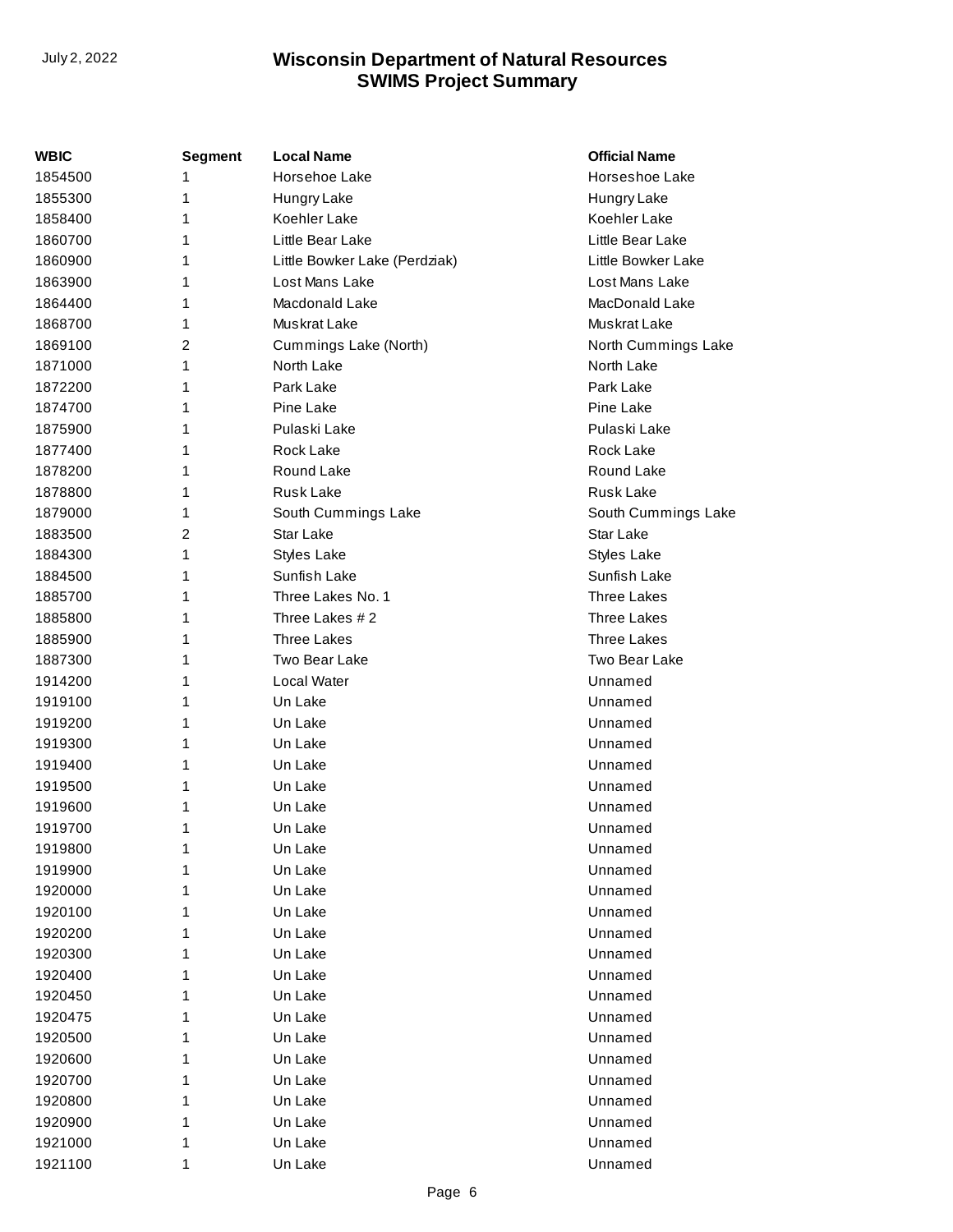| WBIC    | <b>Segment</b> | <b>Local Name</b>                | <b>Official Name</b> |
|---------|----------------|----------------------------------|----------------------|
| 1921200 | 1              | Un Lake                          | Unnamed              |
| 1921300 | 1              | Un Lake                          | Unnamed              |
| 1921400 | 1              | Un Lake                          | Unnamed              |
| 1921500 | 1              | Un Lake                          | Unnamed              |
| 1921600 | 1              | Un Lake                          | Unnamed              |
| 1921700 | 1              | Un Lake                          | Unnamed              |
| 1921800 | 1              | Un Lake                          | Unnamed              |
| 1921900 | 1              | Unnamed (T33n R0                 | Unnamed              |
| 1922000 | 1              | Un Lake                          | Unnamed              |
| 1922100 | 1              | Un Lake                          | Unnamed              |
| 1922150 | 1              | Un Lake                          | Unnamed              |
| 1922200 | 1              | Un Lake                          | Unnamed              |
| 1922300 | 1              | Un Lake                          | Unnamed              |
| 1922400 | 1              | Un Lake                          | Unnamed              |
| 1922500 | 1              | Un Lake                          | Unnamed              |
| 1922600 | 1              | Un Lake                          | Unnamed              |
| 1922700 | 1              | Un Lake                          | Unnamed              |
| 1922800 | 1              | Un Lake                          | Unnamed              |
| 1922900 | 1              | Un Lake                          | Unnamed              |
| 1923000 | 1              | Un Lake                          | Unnamed              |
| 1923100 | 1              | Un Lake                          | Unnamed              |
| 1923150 | 1              | Un Lake                          | Unnamed              |
| 1923200 | 1              | Unnamed Lake (T33n R09w S108-02) | Unnamed              |
| 1923250 | 1              | Un Lake                          | Unnamed              |
| 1923300 | 1              | Un Lake                          | Unnamed              |
| 1923400 | 1              | Un Lake                          | Unnamed              |
| 1923500 | 1              | Un Lake                          | Unnamed              |
| 1923600 | 1              | Un Lake                          | Unnamed              |
| 1923700 | 1              | Un Lake                          | Unnamed              |
| 1923800 | 1              | Un Lake                          | Unnamed              |
| 1923900 | 1              | Un Lake                          | Unnamed              |
| 1924000 | 1              | Un Lake                          | Unnamed              |
| 1924100 | 1              | Un Lake                          | Unnamed              |
| 1924200 | 1              | Un Lake                          | Unnamed              |
| 1924300 | 1              | Un Lake                          | Unnamed              |
| 1924400 | 1              | Un Lake                          | Unnamed              |
| 1924500 | 1              | Un Lake                          | Unnamed              |
| 1924600 | 1              | Un Lake                          | Unnamed              |
| 1924700 | 1              | Un Lake                          | Unnamed              |
| 1924800 | 1              | Un Lake                          | Unnamed              |
| 1924900 | 1              | Un Lake                          | Unnamed              |
| 1925000 | 1              | Un Lake                          | Unnamed              |
| 1925100 | 1              | Un Lake                          | Unnamed              |
| 1925200 | 1              | Un Lake                          | Unnamed              |
| 1925300 | 1              | Un Lake                          | Unnamed              |
| 1925400 | 1              | Un Lake                          | Unnamed              |
| 1925500 | 1              | Un Lake                          | Unnamed              |
| 1925600 | 1              | Un Lake                          | Unnamed              |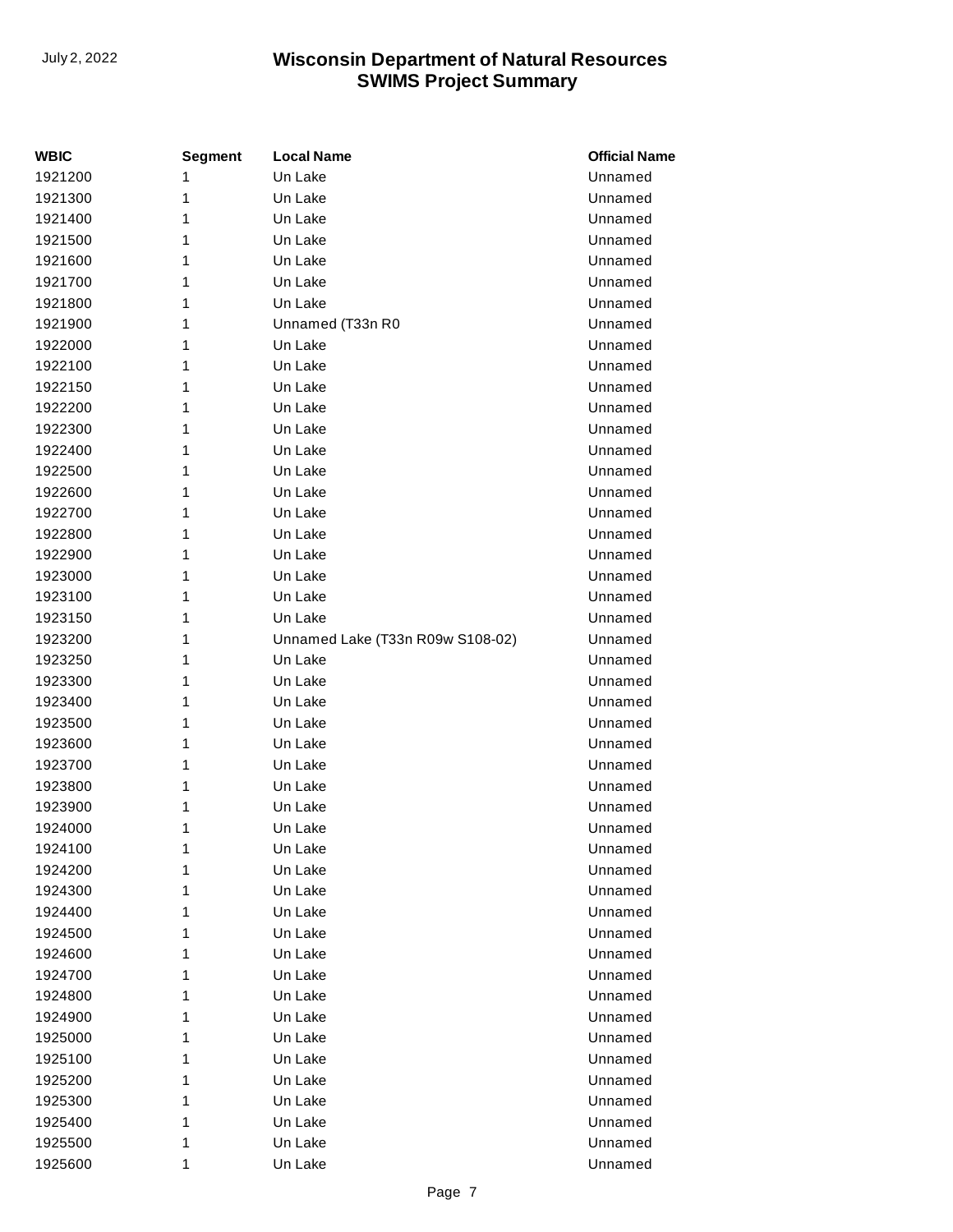| <b>WBIC</b> | Segment | <b>Local Name</b>               | <b>Official Name</b> |
|-------------|---------|---------------------------------|----------------------|
| 1925700     | 1       | Un Lake                         | Unnamed              |
| 1925800     | 1       | Un Lake                         | Unnamed              |
| 1928000     | 1       | Un Lake                         | Unnamed              |
| 1928100     | 1       | Un Lake                         | Unnamed              |
| 1928200     | 1       | Un Lake                         | Unnamed              |
| 1928400     | 1       | Un Lake                         | Unnamed              |
| 1928500     | 1       | Un Lake                         | Unnamed              |
| 1928600     | 1       | Un Lake                         | Unnamed              |
| 1928700     | 1       | Un Lake                         | Unnamed              |
| 1928800     | 1       | Un Lake                         | Unnamed              |
| 1928900     | 1       | Un Lake                         | Unnamed              |
| 1929000     | 1       | Un Lake                         | Unnamed              |
| 1929100     | 1       | Unnamed Lake (T34n R09w S19-04) | Unnamed              |
| 1929200     | 1       | Un Lake                         | Unnamed              |
| 1929300     | 1       | Un Lake                         | Unnamed              |
| 1929350     | 1       | Un Lake                         | Unnamed              |
| 1929400     | 1       | Un Lake                         | Unnamed              |
| 1929500     | 1       | Un Lake                         | Unnamed              |
| 1929600     | 1       | Un Lake                         | Unnamed              |
| 1929700     | 1       | Un Lake                         | Unnamed              |
| 1929800     | 1       | Un Lake                         | Unnamed              |
| 1930000     | 1       | Un Lake                         | Unnamed              |
| 1930100     | 1       | Un Lake                         | Unnamed              |
| 1932400     | 1       | Un Lake                         | Unnamed              |
| 1932500     | 1       | Un Lake                         | Unnamed              |
| 1932600     | 1       | Un Lake                         | Unnamed              |
| 1932700     | 1       | Un Lake                         | Unnamed              |
| 1932800     | 1       | Un Lake                         | Unnamed              |
| 1932900     | 1       | Un Lake                         | Unnamed              |
| 1933000     | 1       | Un Lake                         | Unnamed              |
| 1933050     | 1       | Un Lake                         | Unnamed              |
| 1933100     | 1       | Un Lake                         | Unnamed              |
| 1933200     | 1       | Un Lake                         | Unnamed              |
| 1933300     | 1       | Un Lake                         | Unnamed              |
| 1933400     | 1       | Un Lake                         | Unnamed              |
| 1933500     | 1       | Un Lake                         | Unnamed              |
| 1933600     | 1       | Un Lake                         | Unnamed              |
| 1933605     | 1       | Un Lake                         | Unnamed              |
| 1933700     | 1       | Un Lake                         | Unnamed              |
| 1933800     | 1       | Un Lake                         | Unnamed              |
| 1933900     | 1       | Un Lake                         | Unnamed              |
| 1934000     | 1       | Un Lake                         | Unnamed              |
| 1934100     | 1       | Un Lake                         | Unnamed              |
| 1934200     | 1       | Un Lake                         | Unnamed              |
| 1934300     | 1       | Local Water                     | Unnamed              |
| 1934400     | 1       | Un Lake                         | Unnamed              |
| 1934500     | 1       | Un Lake                         | Unnamed              |
| 1934600     | 1       | Un Lake                         | Unnamed              |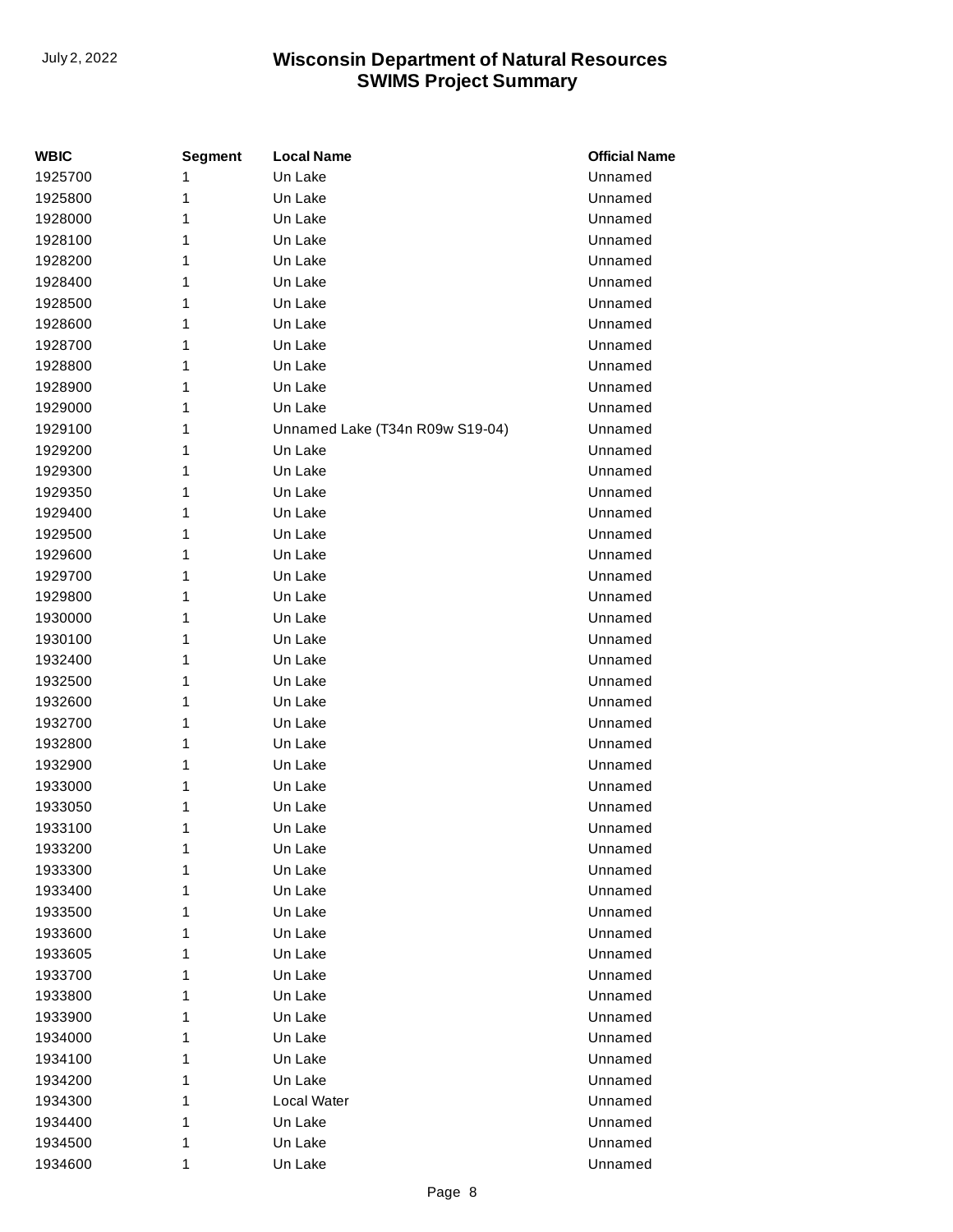| <b>WBIC</b> | Segment | <b>Local Name</b>                 | <b>Official Name</b>     |
|-------------|---------|-----------------------------------|--------------------------|
| 1934700     | 1       | Un Lake                           | Unnamed                  |
| 1934800     | 1       | Un Lake                           | Unnamed                  |
| 1934900     | 1       | Unnamed Lake (T35n R09w S28-16)   | Unnamed                  |
| 1937990     | 1       | Un Lake                           | Unnamed                  |
| 1938000     | 1       | Un Lake                           | Unnamed                  |
| 1938100     | 1       | Un Lake                           | Unnamed                  |
| 1938200     | 1       | Un Lake                           | Unnamed                  |
| 1938300     | 1       | Un Lake                           | Unnamed                  |
| 1938400     | 1       | Un Lake                           | Unnamed                  |
| 1938500     | 1       | Unnamed Lakes (T36n R09w S29-13b) | Unnamed                  |
| 1938510     | 1       | Un Lake                           | Unnamed                  |
| 1938600     | 1       | Unnamed Lake (T36n R09w S32-05)   | Unnamed                  |
| 1938700     | 1       | Un Lake                           | Unnamed                  |
| 1938800     | 1       | Un Lake                           | Unnamed                  |
| 1938900     | 1       | Un Lake                           | Unnamed                  |
| 2045900     | 1       | Whiplash Lake                     | Whiplash Lake            |
| 2050000     | 9       | Chippewa River                    | Chippewa River           |
| 2050000     | 11      | Chippewa River                    | Chippewa River           |
| 2089400     | 2       | <b>Tenmile Creek</b>              | <b>Tenmile Creek</b>     |
| 2089600     | 4       | Moose Ear Creek                   | Moose Ear Creek          |
| 2090700     | 1       | Big Bowker Lake (Parker)          | <b>Big Bowker Lake</b>   |
| 2090900     | 1       | Bass Lake(T34N R9W S16)           | <b>Bass Lake</b>         |
| 2091000     | 1       | Local Water                       | Unnamed                  |
| 2091100     | 1       | Pickerl Lake 1                    | <b>Pickerel Lakes</b>    |
| 2091200     | 1       | Pickerl Lake 2                    | <b>Pickerel Lakes</b>    |
| 2091300     | 1       | Pickerel 3                        | <b>Pickerel Lakes</b>    |
| 2092000     | 1       | <b>Twin Lake East</b>             | Twin Lake, East          |
| 2092900     | 1       | Pine Lake                         | Pine Lake                |
| 2093100     | 1       | Unnamed Lake (T33n R09w S30-03)   | Unnamed                  |
| 2093300     | 1       | Un Lake                           | Unnamed                  |
| 2093500     | 1       | Un Spring                         | Un Spring                |
| 2093700     | 1       | Un Spring                         | Un Spring                |
| 2095000     | 2       | <b>Rock Creek</b>                 | <b>Rock Creek</b>        |
| 2095200     | 1       | Unnamed 3-6 Creek                 | Unnamed                  |
| 2103300     | 2       | <b>Spring Creek</b>               | <b>Spring Creek</b>      |
| 2109700     | 1       | <b>Hemlock Creek</b>              | <b>Hemlock Creek</b>     |
| 2109700     | 2       | <b>Hemlock Creek</b>              | <b>Hemlock Creek</b>     |
| 2109700     | 3       | <b>Hemlock Creek</b>              | <b>Hemlock Creek</b>     |
| 2109700     | 4       | <b>Hemlock Creek</b>              | <b>Hemlock Creek</b>     |
| 2109700     | 5       | <b>Hemlock Creek</b>              | <b>Hemlock Creek</b>     |
| 2110900     | 1       | Murphy Flowage                    | Murphy Flowage           |
| 2111000     | 1       | <b>Louler Creek</b>               | Louler Creek             |
| 2111100     | 1       | <b>Unnamed Creek</b>              | Unnamed                  |
| 2111300     | 1       | South Fork Hemlock Creek          | South Fork Hemlock Creek |
| 2111500     | 1       | Lost Lake                         | Lost Lake                |
| 2111700     | 1       | Local Water                       | <b>Bucks Lake</b>        |
| 2111800     | 1       | Pigeon Creek                      | Pigeon Creek             |
| 2111800     | 2       | Pigeon Creek                      | Pigeon Creek             |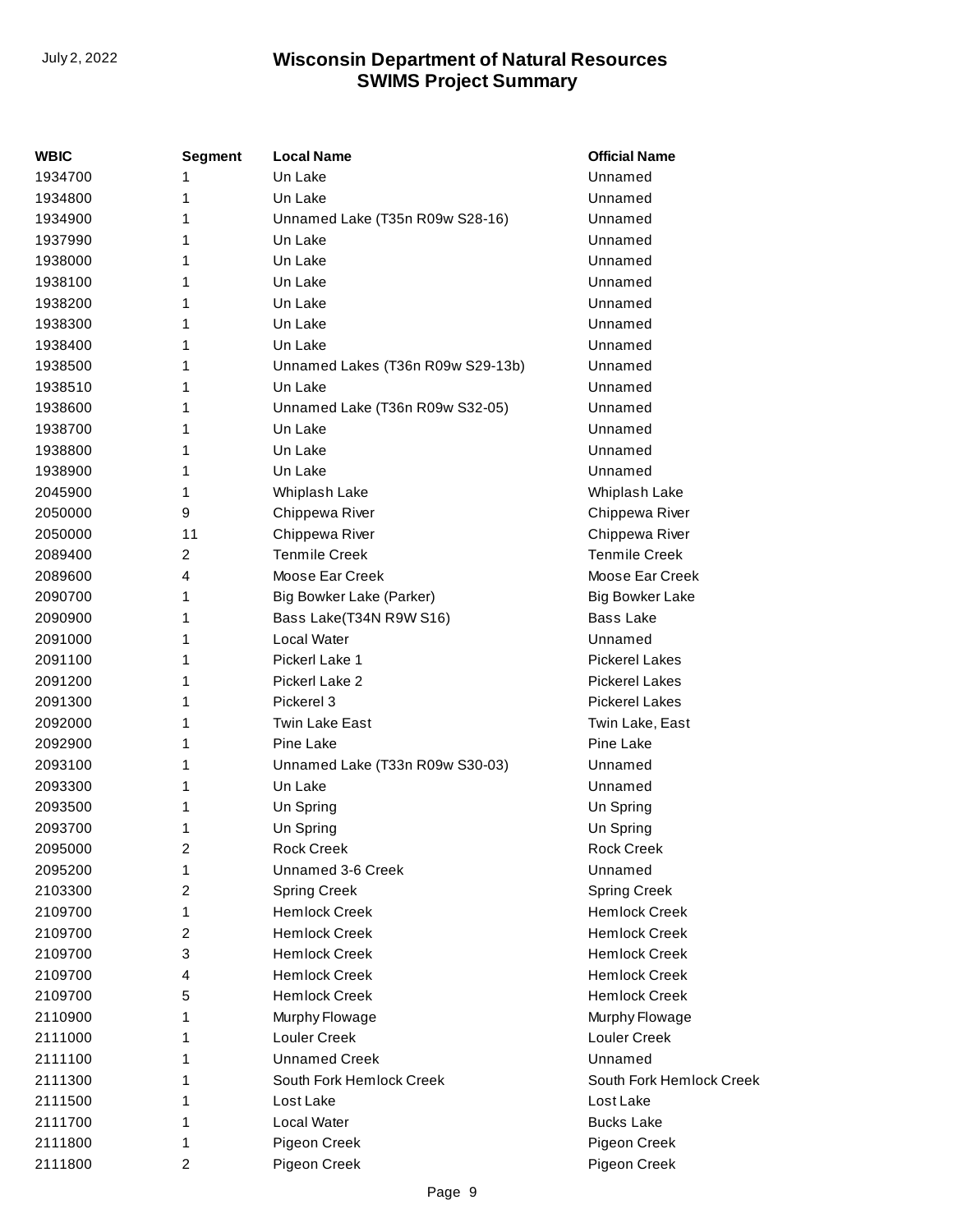| WBIC    | <b>Segment</b> | <b>Local Name</b>                   | <b>Official Name</b>     |
|---------|----------------|-------------------------------------|--------------------------|
| 2112200 | 2              | <b>Sucker Creek</b>                 | <b>Sucker Creek</b>      |
| 2184900 | 1              | Holcombe Flowage North              | Holcombe Flowage         |
| 2187000 | 1              | Jump River (Lower Main Stem)        | Jump River               |
| 2187000 | 2              | Jump River (Main Stem)              | Jump River               |
| 2187400 | 1              | Little Jump River                   | Little Jump River        |
| 2187600 | 1              | Alder Creek                         | <b>Alder Creek</b>       |
| 2187800 | 1              | Local Water                         | Unnamed                  |
| 2187900 | 1              | Crazy Horse Creek                   | Crazy Horse Creek        |
| 2188200 | 1              | <b>Unnamed Creek</b>                | Unnamed                  |
| 2188300 | 1              | <b>Local Water</b>                  | Unnamed                  |
| 2188600 | 1              | <b>Shoulder Creek</b>               | <b>Shoulder Creek</b>    |
| 2217100 | 1              | Main Creek                          | Main Creek               |
| 2217300 | 1              | Local Water                         | Unnamed                  |
| 2217500 | 1              | <b>Skunk Creek</b>                  | <b>Skunk Creek</b>       |
| 2218000 | 1              | South Fork Main Creek               | South Fork Main Creek    |
| 2218000 | 2              | South Fork Main Creek               | South Fork Main Creek    |
| 2218000 | 3              | South Fork Main Creek               | South Fork Main Creek    |
| 2218000 | 4              | South Fork Main Creek               | South Fork Main Creek    |
| 2218100 | 1              | <b>Bear Creek</b>                   | <b>Bear Creek</b>        |
| 2218300 | 1              | Morgan Creek                        | Morgan Creek             |
| 2218500 | 1              | <b>Spring Creek</b>                 | <b>Spring Creek</b>      |
| 2218800 | 1              | Hawkins Millpond                    | Hawkins Millpond         |
| 2218900 | 1              | Stony Creek                         | Stony Creek              |
| 2219500 | 1              | Local Water                         | Unnamed                  |
| 2219700 | 1              | Middle Fork Main Creek              | Middle Fk Main Creek     |
| 2219700 | 2              | Middle Fork Main Creek              | Middle Fk Main Creek     |
| 2219900 | 1              | Lake La Verne                       | Lake La Verne            |
| 2220100 | 1              | Un Lake                             | Unnamed                  |
| 2220200 | 1              | <b>Shamrock Creek</b>               | Shamrock Creek           |
| 2220500 | 1              | Shamrock Lake                       | Shamrock Lake            |
| 2220600 | 1              | Un Lake                             | Unnamed                  |
| 2220700 | 1              | North Fork Main Creek               | North Fork Main Creek    |
| 2221300 | 1              | Un Lake                             | Unnamed                  |
| 2221700 | 1              | Deer Tail Creek                     | Deer Tail Creek          |
| 2222700 |                | Un Lake                             | Unnamed                  |
| 2222800 | 1              | Un Lake                             | Unnamed                  |
| 2223400 | 1              | TRIBUTARY TO DEERTAIL CREEK         | Unnamed                  |
| 2223400 | 2              | WETLAND TRIBUTARY TO DEERTAIL CREEK | Unnamed                  |
| 2224400 | 1              | Mcgee Lake                          | McGee Lake               |
| 2225000 | 3              | Flambeau Flowage                    | Flambeau River           |
| 2225000 | 4              | Flambeau River                      | Flambeau River           |
| 2225400 | 1              | Unnamed Lake                        | Unnamed                  |
| 2225500 | 1              | <b>Washington Creek</b>             | <b>Washington Creek</b>  |
| 2225700 | 1              | Washington Creek                    | Washington Creek Flowage |
| 2226100 |                | Un Lake                             | Unnamed                  |
| 2226200 | 1              | Un Lake                             | Unnamed                  |
| 2226850 |                | Un Lake                             | Unnamed                  |
| 2226900 | 1              | Un Lake                             | Unnamed                  |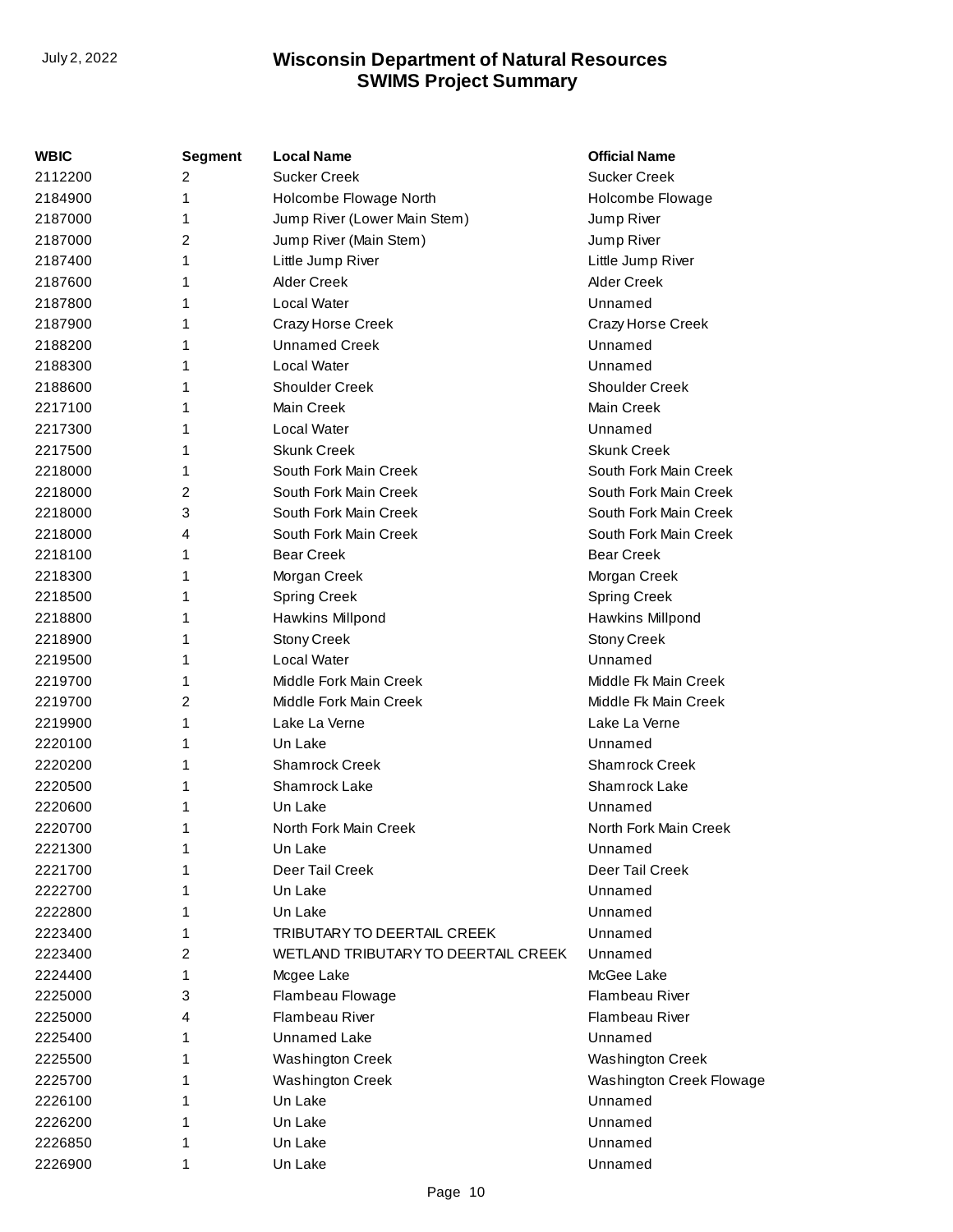| WBIC    | <b>Segment</b> | <b>Local Name</b>                     | <b>Official Name</b>           |
|---------|----------------|---------------------------------------|--------------------------------|
| 2227000 | 1              | Long Lake                             | Long Lake                      |
| 2227500 | 1              | Thornapple Flowage                    | Thornapple Flowage             |
| 2227900 | 1              | Meadow Creek                          | Meadow Brook                   |
| 2228000 |                | Local Water                           | Unnamed                        |
| 2228100 | 1              | Dump Lake                             | Dump Lake                      |
| 2228200 | 1              | Bruno L. Ditch                        | Bruno Lake Ditch               |
| 2228300 | 1              | <b>Bruno Lake</b>                     | <b>Bruno Lake</b>              |
| 2228700 | 1              | Ladysmith Flowage                     | Ladysmith Flowage              |
| 2229200 | 1              | Dairyland Reservoir (Flambeau)        | Dairyland Reservoir (Flambeau) |
| 2229400 |                | <b>Crooked Creek</b>                  | <b>Crooked Creek</b>           |
| 2229600 | 1              | Josie Creek                           | Josie Creek                    |
| 2230100 | 1              | <b>Big Falls Flowage</b>              | <b>Big Falls Flowage</b>       |
| 2230400 | 1              | Creek S17-19 (Big Falls Flowage Trib) | Unnamed                        |
| 2230700 | 1              | Creek S4 (Flambeau River Trib)        | Unnamed                        |
| 2230900 | 1              | George Ladd Creek                     | George Ladd Creek              |
| 2231200 | 1              | Lower S. Fork Flambeau River          | South Fork Flambeau River      |
| 2231400 | 1              | <b>Hackett Creek</b>                  | <b>Hackett Creek</b>           |
| 2231700 | 1              | <b>Skinner Creek</b>                  | <b>Skinner Creek</b>           |
| 2232000 | 1              | North Fork Skinner Creek              | North Fork Skinner Creek       |
| 2232000 | 2              | North Fork Skinner Creek              | North Fork Skinner Creek       |
| 2232200 | 1              | <b>Unnamed Lake</b>                   | Unnamed                        |
| 2232400 | 1              | Skinner Creek Flowage                 | Skinner Creek Flowage*         |
| 2233000 | 1              | Un Lake                               | Unnamed                        |
| 2233200 | 1              | Unnamed Lake                          | Unnamed T36n R03w S24-02       |
| 2344100 | 1              | Mud Creek                             | Mud Creek                      |
| 2349100 | 1              | Un Lake                               | Unnamed                        |
| 2349200 | 1              | Marsh Lake                            | Marsh Lake                     |
| 2349400 | 2              | <b>Rice Creek</b>                     | <b>Rice Creek</b>              |
| 2349600 | 1              | <b>Fireside Lakes</b>                 | <b>Fireside Lakes</b>          |
| 2349700 | 1              | <b>Fireside Lakes</b>                 | <b>Fireside Lakes</b>          |
| 2349800 | 1              | <b>Swift Creek</b>                    | <b>Swift Creek</b>             |
| 2350000 | 1              | School Lake                           | School Lake                    |
| 2350200 | 1              | <b>Island Lake</b>                    | <b>Island Lake</b>             |
| 2350400 | 1              | Mccann Lake                           | McCann Lake                    |
| 2350500 | 1              | Chain Lake                            | Chain Lake                     |
| 2350600 | 1              | Clear Lake                            | Clear Lake                     |
| 2353500 | 1              | Goose Lake                            | Goose Lake                     |
| 2353600 | 1              | Sand Lake                             | Sand Lake                      |
| 2353800 | 1              | Un Lake                               | Unnamed                        |
| 2354000 | 1              | Potato Creek                          | Potato Creek                   |
| 2354200 | 1              | Un Lake                               | Unnamed                        |
| 2354600 | 1              | Mathy Lake                            | Mathy Lake                     |
| 2355300 | 1              | Potato Lake                           | Potato Lake                    |
| 2355400 | 1              | Mcdermott Creek                       | McDermott Creek                |
| 2355600 | 1              | Un Lake                               | Unnamed                        |
| 2356000 | 1              | Sugar Lake                            | Sugar Lake                     |
| 2356200 | 1              | Lake Four                             | Lake Four                      |
| 2356300 | 1              | Lake Three                            | Lake Three                     |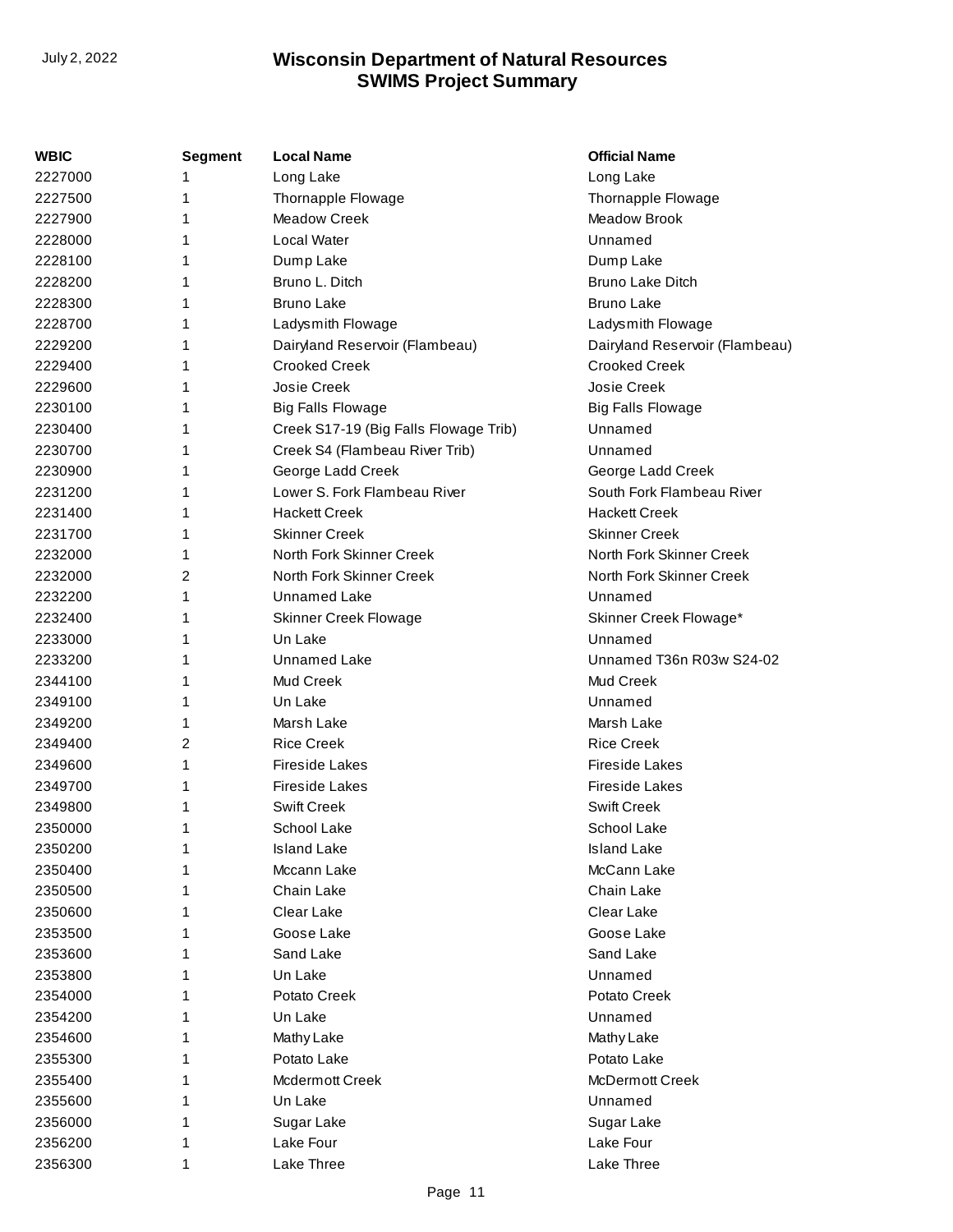| <b>WBIC</b> | Segment | <b>Local Name</b>             | <b>Official Name</b>     |
|-------------|---------|-------------------------------|--------------------------|
| 2356400     | 1       | Lake Two                      | Lake Two                 |
| 2356500     | 1       | Lake One                      | Lake One                 |
| 2356600     | 1       | Soft Maple Creek              | Soft Maple Creek         |
| 2356600     | 2       | Soft Maple Creek              | Soft Maple Creek         |
| 2356600     | 3       | Soft Maple Creek              | Soft Maple Creek         |
| 2356600     | 4       | Soft Maple Creek              | Soft Maple Creek         |
| 2356700     | 1       | Local Water                   | Unnamed                  |
| 2356800     | 1       | Bog Lake                      | Bog Lake                 |
| 2356900     | 1       | Local Water                   | Unnamed                  |
| 2357100     | 1       | Un Lake                       | Unnamed                  |
| 2357200     | 1       | <b>Local Water</b>            | Unnamed                  |
| 2357300     | 1       | Little Soft Maple Creek       | Little Soft Maple Creek  |
| 2357400     | 1       | Local Water                   | Unnamed                  |
| 2357500     | 1       | <b>Local Water</b>            | Unnamed                  |
| 2357600     | 1       | Local Water                   | Unnamed                  |
| 2357700     | 1       | TRIBUTARY TO SOFT MAPLE CREEK | Unnamed                  |
| 2357700     | 2       | <b>Local Water</b>            | Unnamed                  |
| 2357800     | 1       | Local Water                   | Unnamed                  |
| 2357900     | 1       | <b>Cranberry Creek</b>        | Cranberry Creek          |
| 2358000     | 1       | Local Water                   | Unnamed                  |
| 2358100     | 1       | Local Water                   | Unnamed                  |
| 2358200     | 1       | Un Spring                     | Un Spring                |
| 2358300     | 1       | Un Lake                       | Unnamed                  |
| 2358400     | 1       | Cranberry Lake                | Cranberry Lake           |
| 2358500     | 1       | Local Water                   | Unnamed                  |
| 2358600     | 1       | Un Lake                       | Unnamed                  |
| 2358700     | 1       | Local Water                   | Unnamed                  |
| 2358900     | 1       | Unnamed Lake                  | Unnamed                  |
| 2359000     | 1       | Un Lake                       | Unnamed                  |
| 2359100     | 1       | Unnamed                       | Unnamed                  |
| 2359200     | 1       | Saxton Lake                   | Saxton Lake              |
| 2359300     | 1       | <b>Buff Creek</b>             | <b>Buff Creek</b>        |
| 2359500     | 1       | <b>Bass Lake</b>              | <b>Bass Lake</b>         |
| 2359600     | 1       | <b>Unnamed Stream</b>         | Unnamed                  |
| 2359600     | 2       | <b>Unnamed Stream</b>         | Unnamed                  |
| 2359700     | 1       | Amacoy Lake                   | Amacoy Lake              |
| 2359800     | 1       | <b>Unnamed Stream</b>         | Unnamed                  |
| 2359900     | 1       | Un Lake                       | Unnamed                  |
| 2360000     | 1       | Un Lake                       | Unnamed                  |
| 2360100     | 1       | Un Lake                       | Unnamed                  |
| 2360300     | 1       | Unnamed Lake                  | Unnamed T34n R08w S13-05 |
| 2360400     | 1       | <b>Unnamed Stream</b>         | Unnamed                  |
| 2360500     | 1       | Un Lake                       | Unnamed                  |
| 2360700     | 1       | <b>Bruce Lake</b>             | <b>Bruce Lake</b>        |
| 2360800     | 1       | Thornapple River              | Thornapple River         |
| 2360800     | 2       | Thornapple River              | Thornapple River         |
| 2360900     | 1       | <b>Twin Creek</b>             | <b>Twin Creek</b>        |
| 2361000     | 1       | South Branch Twin Creek       | South Branch Twin Creek  |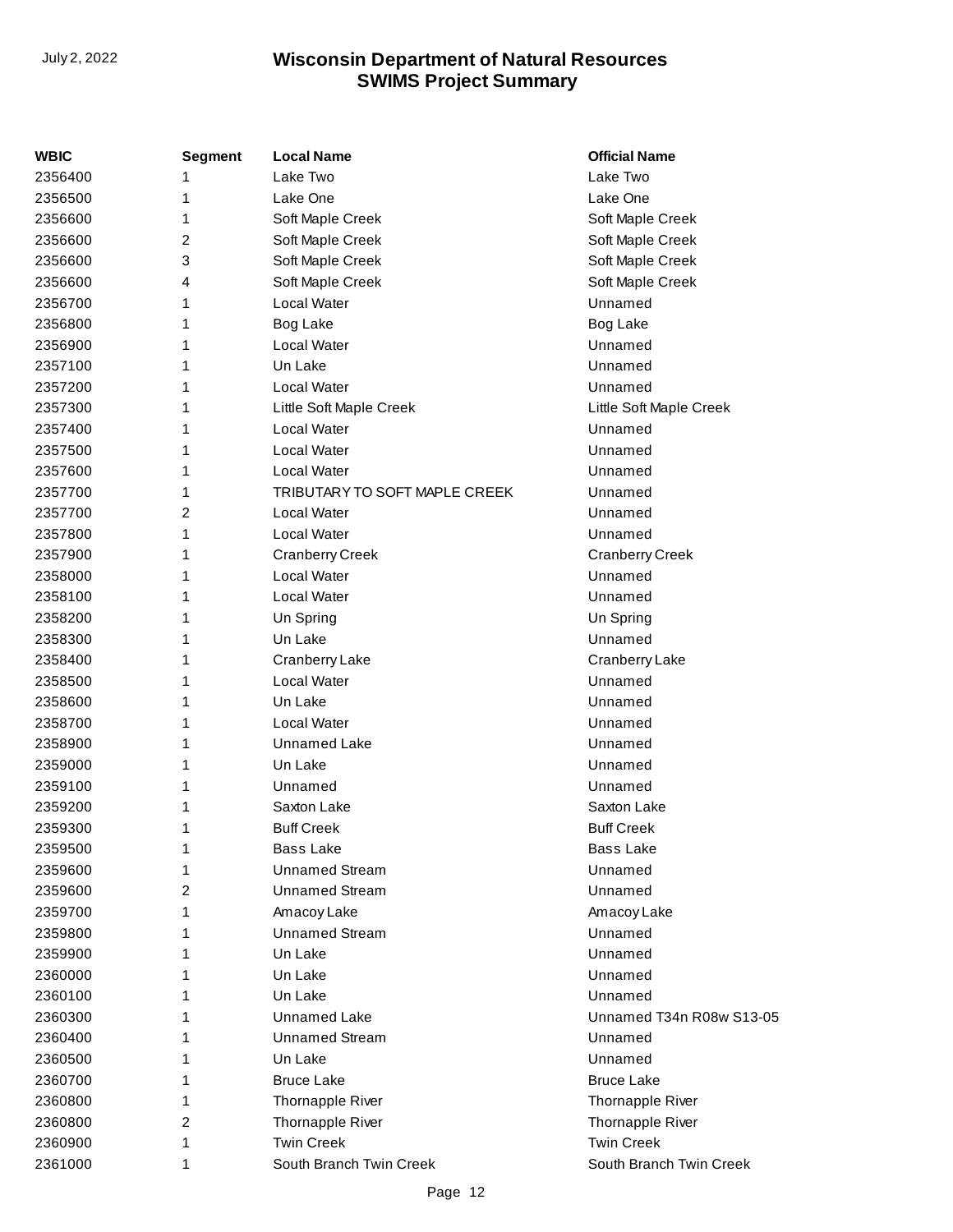| WBIC    | <b>Segment</b> | <b>Local Name</b>                            | <b>Official Name</b>    |
|---------|----------------|----------------------------------------------|-------------------------|
| 2361100 | 2              | Unnamed                                      | Unnamed                 |
| 2361200 | 1              | Little Thornapple River                      | Little Thornapple River |
| 2361400 | 1              | <b>Bear Creek</b>                            | <b>Bear Creek</b>       |
| 2361500 | 1              | Un Lake                                      | Unnamed                 |
| 2361900 | 1              | Lea Flowage (Lea Lake)                       | Lea Flowage (Lea Lake)  |
| 2362400 | 1              | Un Lake                                      | Unnamed                 |
| 2362500 | 1              | <b>Flunkers Creek</b>                        | <b>Flunkers Creek</b>   |
| 2362600 | 1              | Un Spring                                    | Un Spring               |
| 2363100 | 1              | <b>Skunk Creek</b>                           | <b>Skunk Creek</b>      |
| 2363300 | 1              | Un Lake                                      | Unnamed                 |
| 2363400 | 1              | Creek 30-14 T36N R5W (Thornapple River trib) | Unnamed                 |
| 2363700 | 1              | <b>Spring Creek</b>                          | <b>Spring Creek</b>     |
| 2363800 | 1              | <b>Stony Creek</b>                           | <b>Stony Creek</b>      |
| 2366600 | 1              | Devils Creek                                 | Devils Creek            |
| 2366600 | 2              | Devils Creek                                 | Devils Creek            |
| 2366600 | 3              | Devils Creek                                 | Devils Creek            |
| 2366700 | 1              | <b>Alder Creek</b>                           | <b>Alder Creek</b>      |
| 2366700 | 2              | <b>Alder Creek</b>                           | <b>Alder Creek</b>      |
| 2366700 | 3              | <b>Alder Creek</b>                           | <b>Alder Creek</b>      |
| 2366800 | 1              | Local Water                                  | Unnamed                 |
| 2366900 | 1              | <b>Local Water</b>                           | Unnamed                 |
| 2367000 | 1              | Local Water                                  | Unnamed                 |
| 2367100 | 1              | Local Water                                  | Unnamed                 |
| 2367200 | 1              | Hay Creek                                    | Hay Creek               |
| 2367200 | 2              | Hay Creek                                    | Hay Creek               |
| 2367300 | 1              | Local Water                                  | Unnamed                 |
| 2367400 | 1              | Local Water                                  | Unnamed                 |
| 2367500 | 1              | Local Water                                  | Unnamed                 |
| 2367600 | 1              | <b>Local Water</b>                           | Unnamed                 |
| 2367700 | 1              | Local Water                                  | Unnamed                 |
| 2367800 | 1              | Local Water                                  | Unnamed                 |
| 2367900 | 1              | Local Water                                  | Unnamed                 |
| 2368200 | 1              | Local Water                                  | Unnamed                 |
| 2368300 | 1              | Johns Creek                                  | Johns Creek             |
| 2368400 | 1              | Local Water                                  | Unnamed                 |
| 2368500 | 1              | Perch Lake, Bass                             | Perch Lake              |
| 2368700 | 1              | Audie Lake                                   | Audie Lake              |
| 2368800 | 1              | Local Water                                  | Unnamed                 |
| 2368900 | 1              | Local Water                                  | Unnamed                 |
| 2369000 | 1              | Un Lake                                      | Unnamed                 |
| 2369100 | 1              | Local Water                                  | Unnamed                 |
| 2369200 | 1              | Local Water                                  | Unnamed                 |
| 2369300 | 1              | Un Lake                                      | Unnamed                 |
| 2369400 | 1              | Un Lake                                      | Unnamed                 |
| 2369400 | 2              | Un Lake                                      | Unnamed                 |
| 2369500 | 1              | Local Water                                  | Unnamed                 |
| 2369600 | 1              | <b>Becky Creek</b>                           | <b>Becky Creek</b>      |
| 2369600 | 2              | <b>Becky Creek</b>                           | <b>Becky Creek</b>      |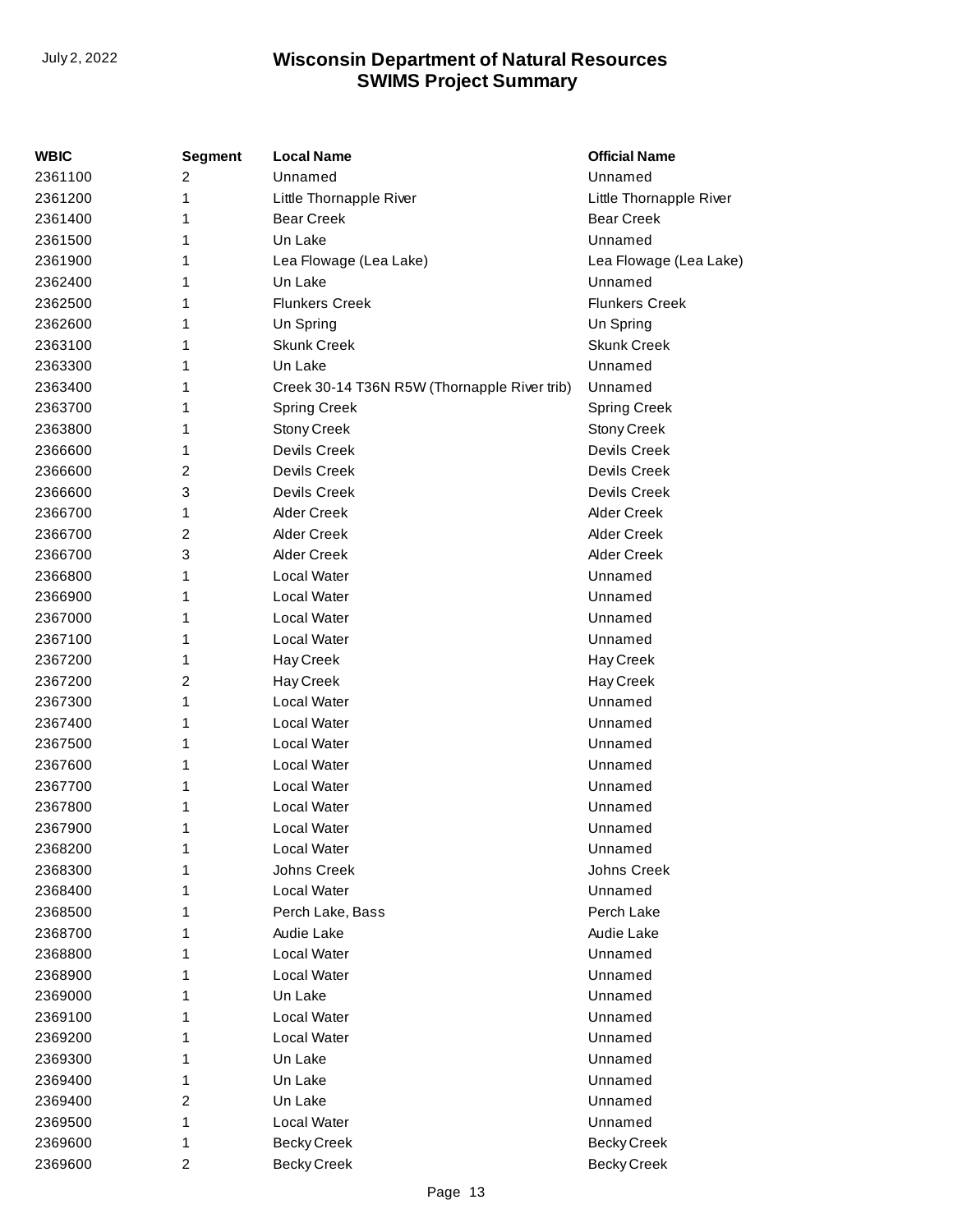| WBIC    | Segment | <b>Local Name</b>                                         | <b>Official Name</b>     |  |  |
|---------|---------|-----------------------------------------------------------|--------------------------|--|--|
| 2369700 | 1       | Local Water                                               | Unnamed                  |  |  |
| 2370100 | 1       | <b>Clear Creek</b><br>Clear Creek                         |                          |  |  |
| 2370300 | 1       | <b>Unnamed Stream</b>                                     | Unnamed                  |  |  |
| 2370400 | 1       | <b>Big Wiergor Creek</b>                                  | <b>Big Weirgor Creek</b> |  |  |
| 2370400 | 2       | <b>Big Weirgor Creek</b>                                  | <b>Big Weirgor Creek</b> |  |  |
| 2370500 | 1       | Little Weirgor Creek                                      | Little Weirgor Creek     |  |  |
| 2370600 | 1       | <b>Unnamed Stream</b>                                     | Unnamed                  |  |  |
| 2370700 | 1       | Bass Lake                                                 | <b>Bass Lake</b>         |  |  |
| 2370800 | 1       | Creek S33-34 (Lake Weirgor Creek trib)                    | Unnamed                  |  |  |
| 2373800 | 1       | <b>Buff Creek</b>                                         | <b>Buff Creek</b>        |  |  |
| 2374000 | 1       | Un Lake                                                   | Unnamed                  |  |  |
| 2374100 | 1       | Spring Creek (Big Weirgor Creek Trib S4-S15<br>T36N R8W)  | <b>Spring Creek</b>      |  |  |
| 2374200 | 1       | Deer Creek                                                | Deer Creek               |  |  |
| 2374200 | 2       | Deer Creek                                                | Deer Creek               |  |  |
| 2374850 | 1       | Creek S27-21 (Big Weirgor Creek Trib S27-S21<br>T36N R8W) | Unnamed                  |  |  |
| 2374900 | 1       | Unnamed                                                   | Unnamed                  |  |  |
| 2375100 | 1       | Hill Trail Flowage                                        | Hill Trail Flowage       |  |  |
| 2375200 | 1       | <b>Unnamed Stream</b>                                     | Unnamed                  |  |  |
| 2375300 | 1       | Star Lake                                                 | Star Lake                |  |  |
| 2375400 | 1       | Un Lake                                                   | Unnamed                  |  |  |
| 2375500 | 1       | Un Lake                                                   | Unnamed                  |  |  |
| 2375600 | 1       | <b>Unnamed Stream</b>                                     | Unnamed                  |  |  |
| 2375700 | 1       | Unnamed Stream                                            | Unnamed                  |  |  |
| 2375900 | 1       | <b>Nail Creek</b>                                         | Nail Creek               |  |  |
| 2376000 | 1       | <b>Unnamed Stream</b>                                     | Unnamed                  |  |  |
| 2376100 | 1       | <b>Unnamed Stream</b>                                     | Unnamed                  |  |  |
| 2376200 | 1       | Un Lake                                                   | Unnamed                  |  |  |
| 2376300 | 1       | <b>Unnamed Stream</b>                                     | Unnamed                  |  |  |
| 2376400 | 1       | Un Lake                                                   | Unnamed                  |  |  |
| 2376600 | 1       | Unnamed Stream                                            | Unnamed                  |  |  |
| 2377700 | 1       | Un Lake                                                   | Unnamed                  |  |  |
| 2377800 | 1       | <b>White Birch Creek</b>                                  | White Birch Creek        |  |  |
| 3000239 | 1       | Local Water                                               | Unnamed                  |  |  |
| 3000625 | 1       | Port Arthur Flowage                                       | Port Arthur Flowage      |  |  |
| 4000013 | 1       | Stream C, trib to Flambeau River                          | Unnamed                  |  |  |
| 4000013 | 2       | Stream C, trib to Flambeau River                          | Unnamed                  |  |  |
| 5004910 | 1       | <b>Unnamed Stream</b>                                     | Unnamed                  |  |  |
| 5004981 | 1       | <b>Unnamed Stream</b>                                     | Unnamed                  |  |  |
| 5004989 | 1       | <b>Unnamed Stream</b>                                     | Unnamed                  |  |  |
| 5005077 | 1       | Unnamed Stream                                            | Unnamed                  |  |  |
| 5005083 | 1       | Local Water                                               | Unnamed                  |  |  |
| 5005135 | 1       | Unnamed                                                   | Unnamed                  |  |  |
| 5005250 | 1       | Unnamed Stream                                            | Unnamed                  |  |  |
| 5005252 | 1       | Unnamed Stream                                            | Unnamed                  |  |  |
| 5005264 | 1       | <b>Unnamed Stream</b>                                     | Unnamed                  |  |  |
| 5005318 | 1       | <b>Unnamed Stream</b>                                     | Unnamed                  |  |  |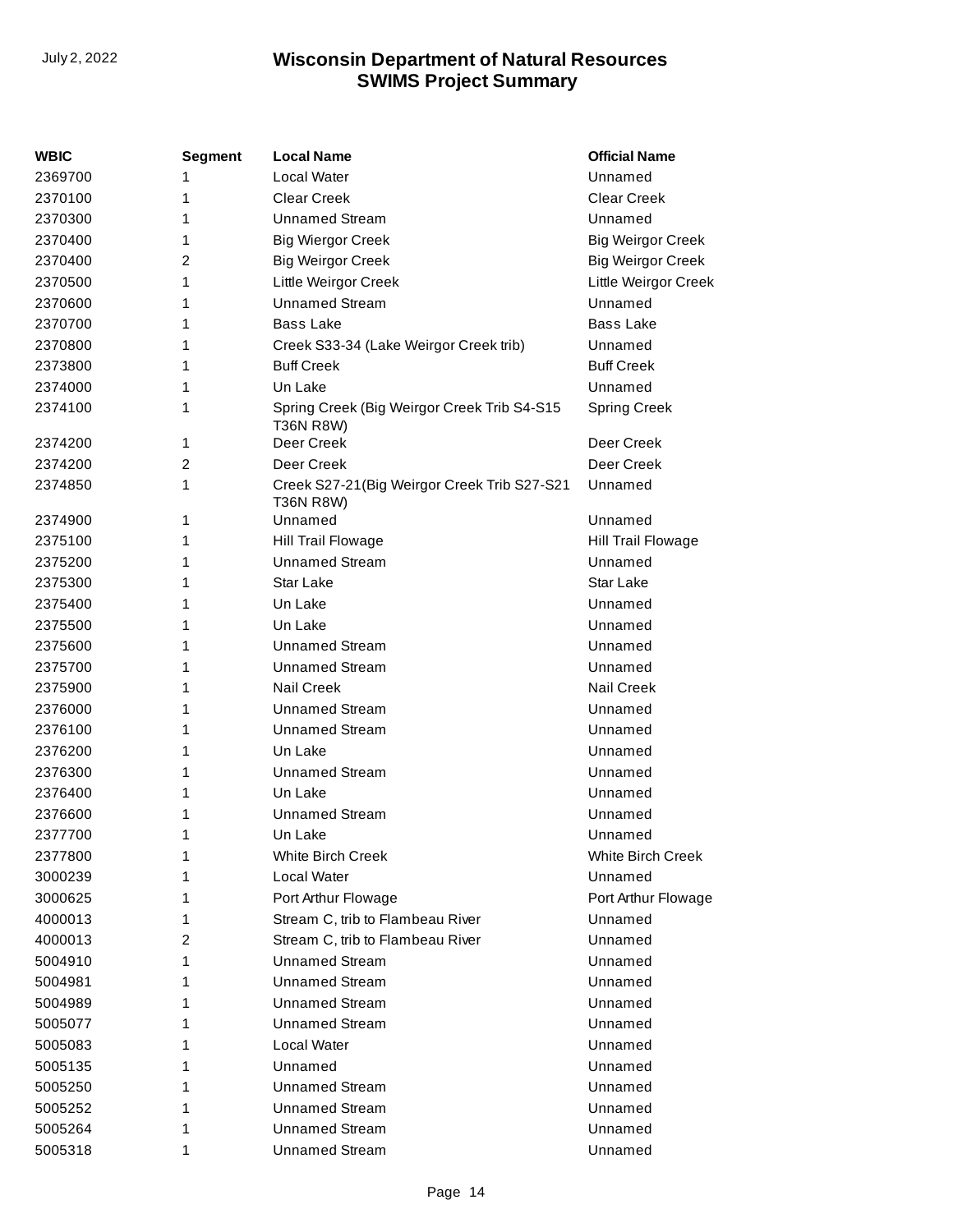| <b>WBIC</b> | <b>Segment</b> | <b>Local Name</b>     | <b>Official Name</b> |
|-------------|----------------|-----------------------|----------------------|
| 5005422     | 1              | Local Water           | Unnamed              |
| 5005439     | 1              | <b>Local Water</b>    | Unnamed              |
| 5005447     | 1              | Local Water           | Unnamed              |
| 5005455     | 1              | Local Water           | Unnamed              |
| 5005480     | 1              | Local Water           | Unnamed              |
| 5005500     | 1              | <b>Local Water</b>    | Unnamed              |
| 5005521     | 1              | Local Water           | Unnamed              |
| 5005534     | 1              | Local Water           | Unnamed              |
| 5005571     | 1              | Local Water           | Unnamed              |
| 5005592     | 1              | <b>Local Water</b>    | Unnamed              |
| 5005593     | 1              | Local Water           | Unnamed              |
| 5005600     | 1              | Local Water           | Unnamed              |
| 5005603     | 1              | Local Water           | Unnamed              |
| 5005628     | 1              | <b>Local Water</b>    | Unnamed              |
| 5005635     | 1              | <b>Local Water</b>    | Unnamed              |
| 5005658     | 1              | Local Water           | Unnamed              |
| 5005662     | 1              | Local Water           | Unnamed              |
| 5005688     | 1              | <b>Local Water</b>    | Unnamed              |
| 5005700     | 1              | Local Water           | Unnamed              |
| 5005749     | 1              | Local Water           | Unnamed              |
| 5005757     | 1              | Local Water           | Unnamed              |
| 5005762     | 1              | <b>Local Water</b>    | Unnamed              |
| 5005766     | 1              | <b>Local Water</b>    | Unnamed              |
| 5005769     | 1              | Local Water           | Unnamed              |
| 5005770     | 1              | Local Water           | Unnamed              |
| 5005771     | 1              | <b>Local Water</b>    | Unnamed              |
| 5005799     | 1              | Local Water           | Unnamed              |
| 5005821     | 1              | Local Water           | Unnamed              |
| 5005827     | 1              | Local Water           | Unnamed              |
| 5005831     | 1              | Local Water           | Unnamed              |
| 5005839     | 1              | Local Water           | Unnamed              |
| 5005848     | 1              | Local Water           | Unnamed              |
| 5005853     | 1              | Local Water           | Unnamed              |
| 5005863     | 1              | Local Water           | Unnamed              |
| 5005885     | 1              | Local Water           | Unnamed              |
| 5005896     | 1              | <b>Unnamed Stream</b> | Unnamed              |
| 5005898     | 1              | Unnamed Stream        | Unnamed              |
| 5005901     | 1              | <b>Unnamed Stream</b> | Unnamed              |
| 5005903     | 1              | <b>Unnamed Stream</b> | Unnamed              |
| 5005909     | 1              | Local Water           | Unnamed              |
| 5005927     | 1              | <b>Unnamed Stream</b> | Unnamed              |
| 5005928     | 1              | Local Water           | Unnamed              |
| 5005946     | 1              | Local Water           | Unnamed              |
| 5005950     | 1              | Local Water           | Unnamed              |
| 5005965     | 1              | Local Water           | Unnamed              |
| 5005970     | 1              | Local Water           | Unnamed              |
| 5005971     | 1              | Unnamed               | Unnamed              |
| 5005980     | 1              | <b>Unnamed Stream</b> | Unnamed              |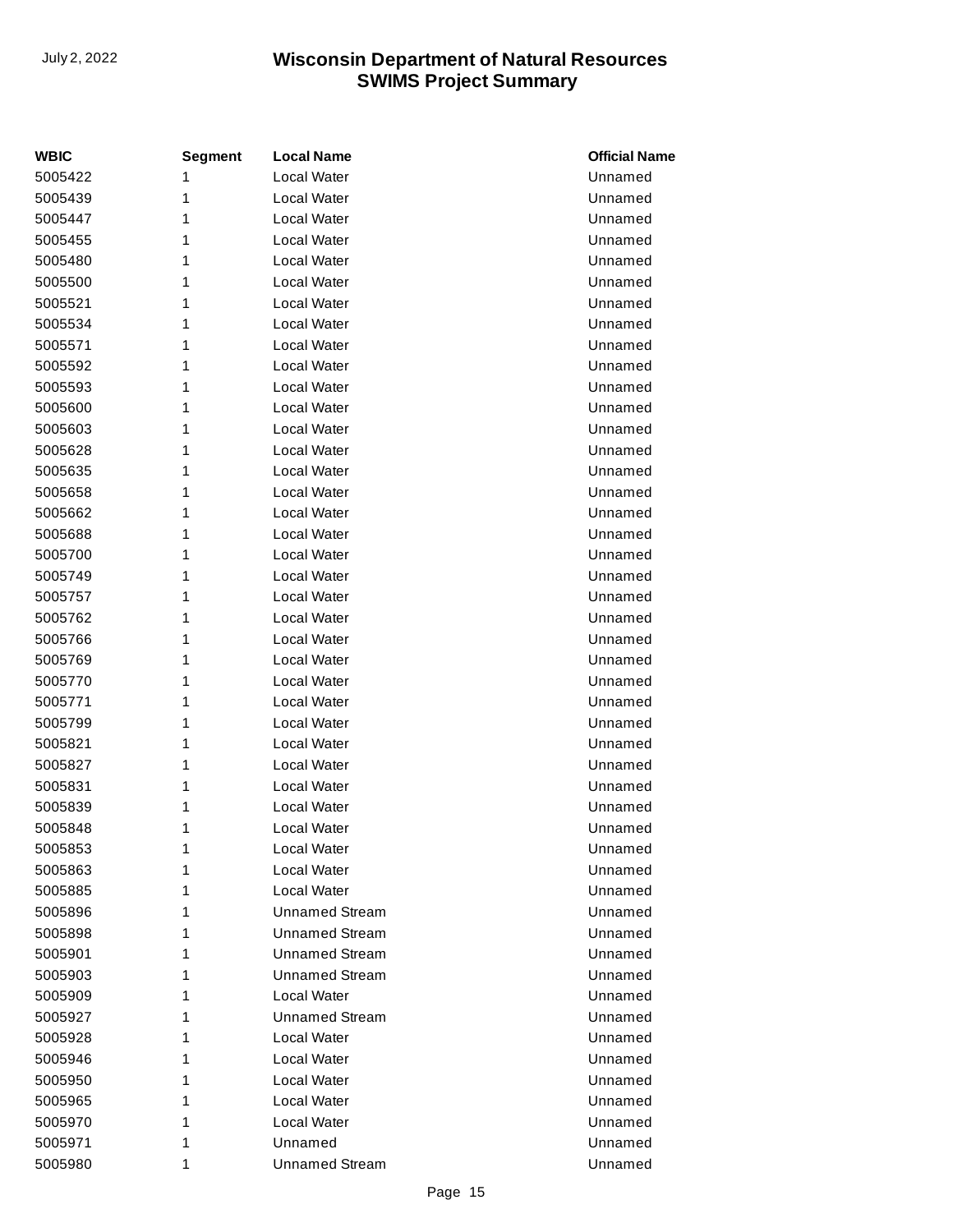| WBIC    | <b>Segment</b> | <b>Local Name</b>     | <b>Official Name</b> |
|---------|----------------|-----------------------|----------------------|
| 5006006 | 1              | <b>Local Water</b>    | Unnamed              |
| 5006014 | 1              | <b>Unnamed Stream</b> | Unnamed              |
| 5006017 | 1              | <b>Unnamed Stream</b> | Unnamed              |
| 5006023 | 1              | Local Water           | Unnamed              |
| 5006029 | 1              | Local Water           | Unnamed              |
| 5006046 | 1              | <b>Unnamed Stream</b> | Unnamed              |
| 5006077 | 1              | Local Water           | Unnamed              |
| 5006136 | 1              | Local Water           | Unnamed              |
| 5006202 | 1              | <b>Unnamed Creek</b>  | Unnamed              |
| 5006268 | 1              | Local Water           | Unnamed              |
| 5006273 | 1              | Local Water           | Unnamed              |
| 5006293 | 1              | Local Water           | Unnamed              |
| 5006324 | 1              | Local Water           | Unnamed              |
| 5006380 | 1              | Local Water           | Unnamed              |
| 5006385 | 1              | Local Water           | Unnamed              |
| 5006388 | 1              | Unnamed               | Unnamed              |
| 5006426 | 1              | Local Water           | Unnamed              |
| 5006501 | 1              | <b>Unnamed Stream</b> | Unnamed              |
| 5006561 | 1              | <b>Unnamed Stream</b> | Unnamed              |
| 5006603 | 1              | <b>Unnamed Stream</b> | Unnamed              |
| 5006626 | 1              | <b>Unnamed Stream</b> | Unnamed              |
| 5006632 | 1              | <b>Unnamed Stream</b> | Unnamed              |
| 5517456 | 1              | Local Water           | Unnamed              |
| 5517480 | 1              | Local Water           | Unnamed              |
| 5517482 | 1              | Local Water           | Unnamed              |
| 5517830 | 1              | Local Water           | Unnamed              |
| 5518136 | 1              | Local Water           | Unnamed              |
| 5518146 | 1              | Local Water           | Unnamed              |
| 5518152 | 1              | Local Water           | Unnamed              |
| 5518573 | 1              | Local Water           | Unnamed              |
| 5518611 | 1              | Local Water           | Unnamed              |
| 5519201 | 1              | Local Water           | Unnamed              |
| 5519297 | 1              | Local Water           | Unnamed              |
| 5519309 | 1              | <b>Unnamed Lake</b>   | Unnamed              |
| 5519331 | 1              | Unnamed Lake          | Unnamed              |
| 5519453 | 1              | Local Water           | Unnamed              |
| 5519594 | 1              | Local Water           | Unnamed              |
| 5519650 | 1              | <b>Unnamed Lake</b>   | Unnamed              |
| 5519651 | 1              | <b>Local Water</b>    | Unnamed              |
| 5519785 | 1              | Local Water           | Unnamed              |
| 5519885 | 1              | Local Water           | Unnamed              |
| 5520379 | 1              | Local Water           | Unnamed              |
| 5520421 | 1              | Local Water           | Unnamed              |
| 5520603 | 1              | Local Water           | Unnamed              |
| 5520910 | 1              | Local Water           | Unnamed              |
| 5520966 | 1              | Unnamed Lake          | Unnamed              |
| 5521154 | 1              | Local Water           | Unnamed              |
| 5521307 | 1              | Local Water           | Unnamed              |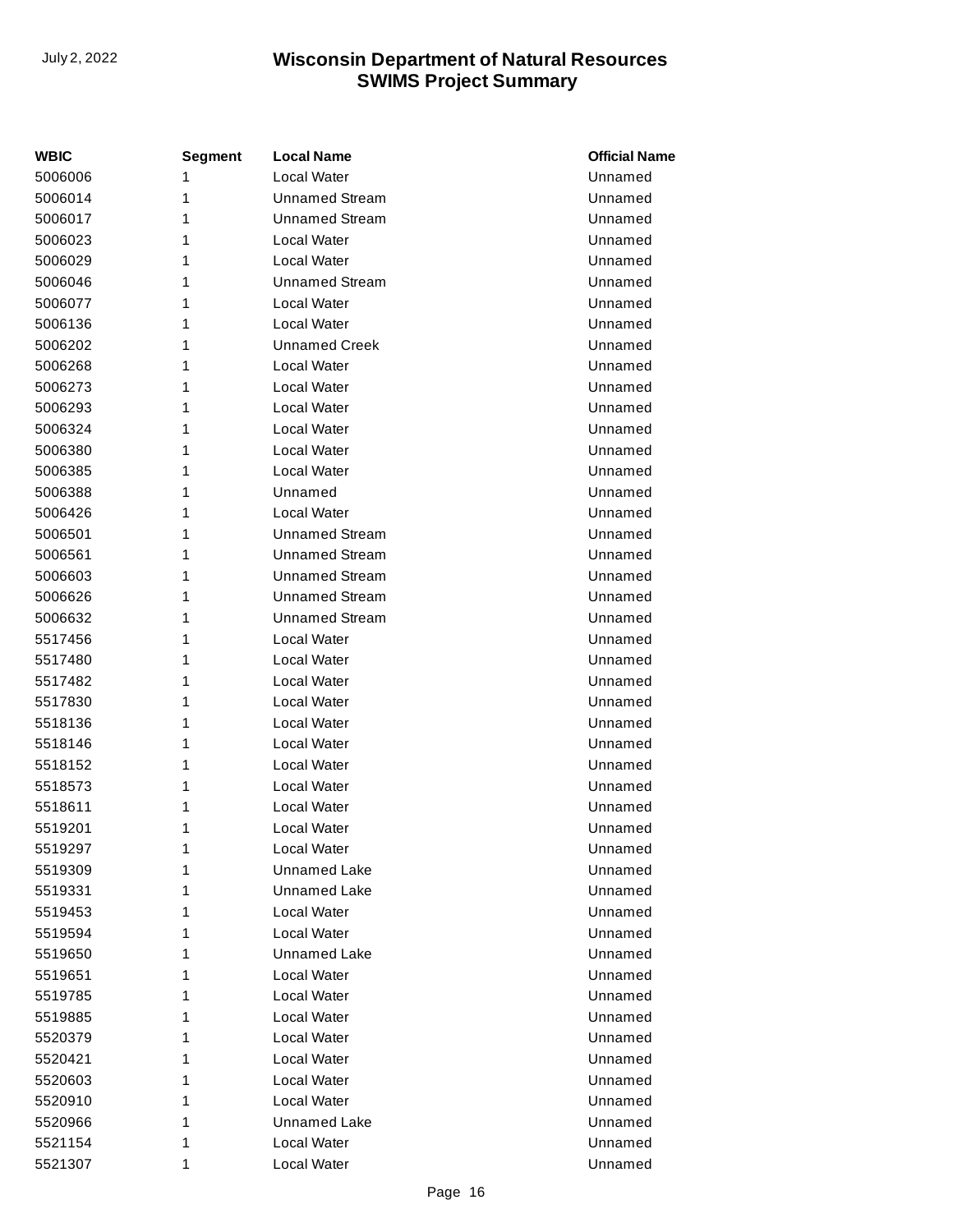| <b>WBIC</b> | <b>Segment</b> | <b>Local Name</b> | <b>Official Name</b> |
|-------------|----------------|-------------------|----------------------|
| 5521350     | 1              | Local Water       | Unnamed              |
| 5521453     | 1              | Unnamed           | Unnamed              |
| 5521498     | 1              | Local Water       | Unnamed              |
| 5521568     | 1              | Local Water       | Unnamed              |
| 5522185     | 1              | Local Water       | Unnamed              |
| 5522258     | 1              | Local Water       | Unnamed              |
| 5522348     | 1              | Local Water       | Unnamed              |
| 5522558     | 1              | Local Water       | Unnamed              |
| 5522849     | 1              | Local Water       | Unnamed              |
| 5522868     | 1              | Local Water       | Unnamed              |
| 5522944     | 1              | Local Water       | Unnamed              |
| 5522948     | 1              | Local Water       | Unnamed              |
| 5523358     | 1              | Local Water       | Unnamed              |
| 5523360     | 1              | Local Water       | Unnamed              |
| 5523607     | 1              | Local Water       | Unnamed              |
| 5523615     | 1              | Local Water       | Unnamed              |
| 5523783     | 1              | Local Water       | Unnamed              |
| 5523851     | 1              | Local Water       | Unnamed              |
| 5523909     | 1              | Local Water       | Unnamed              |
| 5523944     | 1              | Local Water       | Unnamed              |
| 5523952     | 1              | Local Water       | Unnamed              |
| 5524019     | 1              | Local Water       | Unnamed              |
| 5524021     | 1              | Local Water       | Unnamed              |
| 5524057     | 1              | Local Water       | Unnamed              |
| 5524063     | 1              | Local Water       | Unnamed              |
| 5524144     | 1              | Local Water       | Unnamed              |
| 5524217     | 1              | Local Water       | Unnamed              |
| 5524275     | 1              | Local Water       | Unnamed              |
| 5524303     | 1              | Local Water       | Unnamed              |
| 5524455     | 1              | Local Water       | Unnamed              |
| 5524537     | 1              | Local Water       | Unnamed              |
| 5524564     | 1              | Local Water       | Unnamed              |
| 5524574     | 1              | Local Water       | Unnamed              |
| 5524691     | 1              | Local Water       | Unnamed              |
| 5524770     | 1              | Local Water       | Unnamed              |
| 5524873     | 1              | Local Water       | Unnamed              |
| 5524922     | 1              | Local Water       | Unnamed              |
| 5524949     | 1              | Local Water       | Unnamed              |
| 5524967     | 1              | Local Water       | Unnamed              |
| 5524969     | 1              | Local Water       | Unnamed              |
| 5525135     | 1              | Local Water       | Unnamed              |
| 5525219     | 1              | Local Water       | Unnamed              |
| 5525376     | 1              | Local Water       | Unnamed              |
| 5525378     | 1              | Local Water       | Unnamed              |
| 5525444     | 1              | Local Water       | Unnamed              |
| 5525639     | 1              | Local Water       | Unnamed              |
| 5525894     | 1              | Local Water       | Unnamed              |
| 5525896     | 1              | Local Water       | Unnamed              |